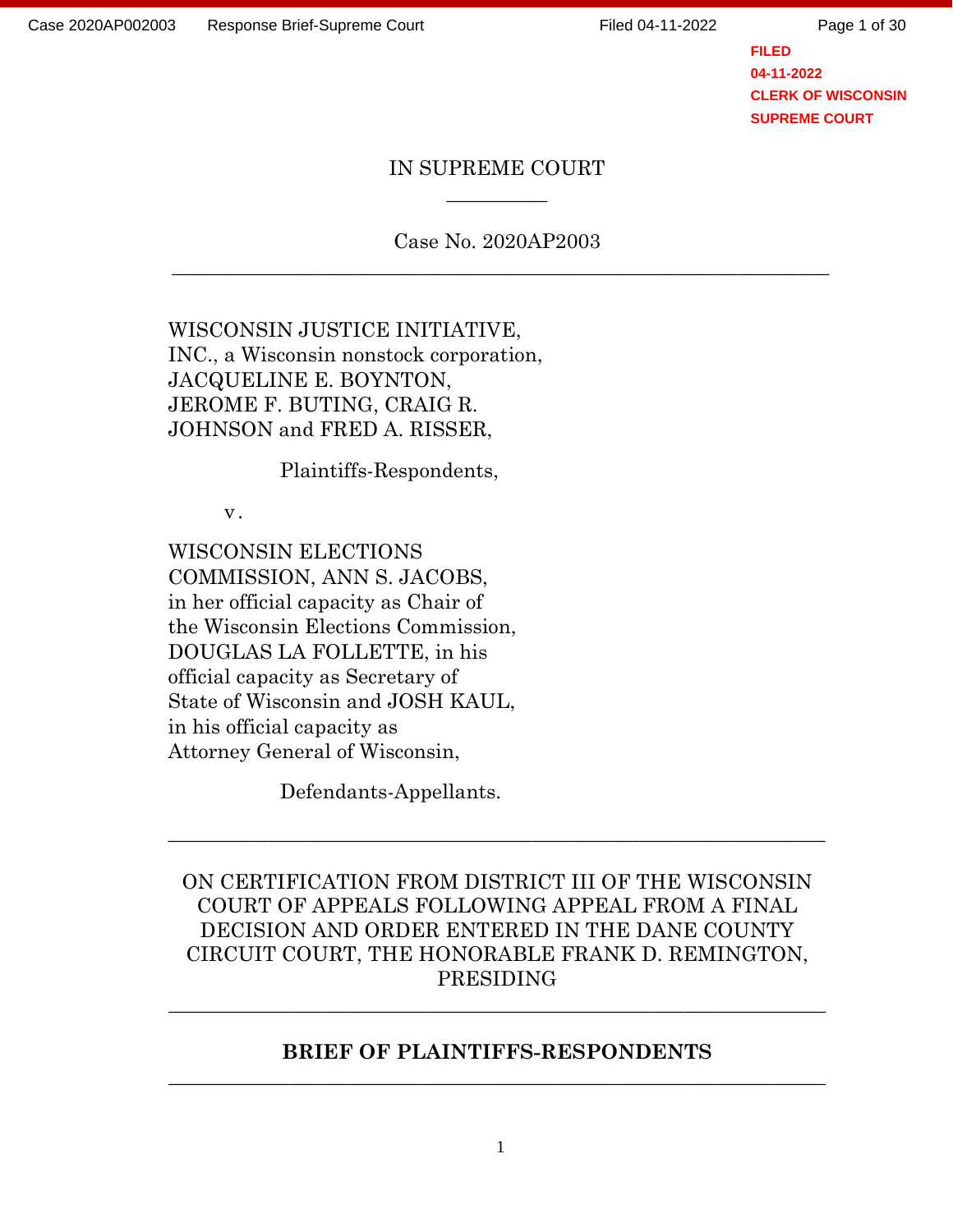Page 2 of 30

### DENNIS M. GRZEZINSKI State Bar #1016302 Attorney for Plaintiffs-Respondents

Law Office of Dennis M. Grzezinski 1845 N. Farwell Avenue, Suite 202 Milwaukee, WI 53202 (414) 530-9200 (414) 455-0739 (Fax) [dennisglaw@gmail.com](mailto:dennisglaw@gmail.com)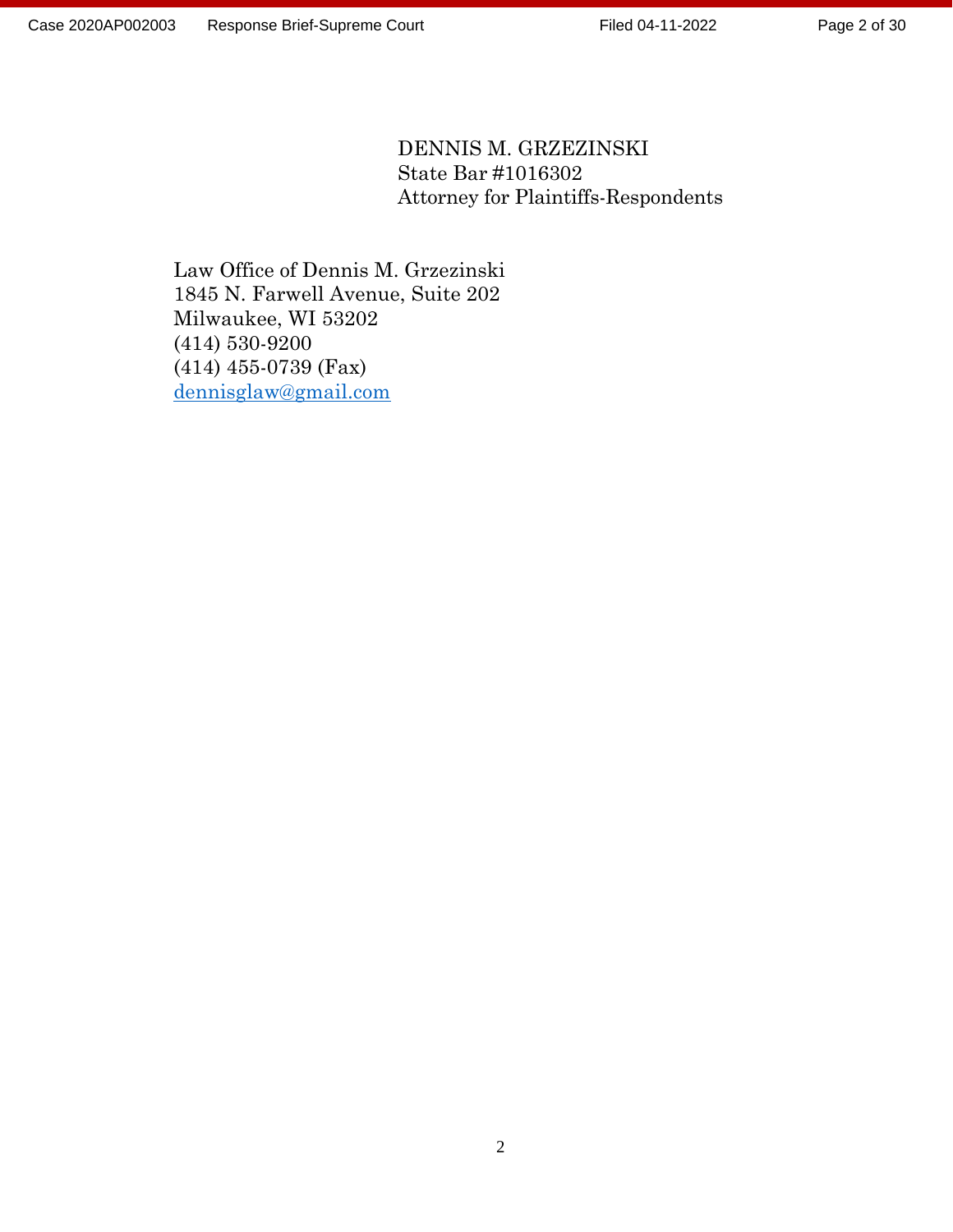## **TABLE OF CONTENTS**

|                |          | 7                                                                                                                                                                                                                                                         |
|----------------|----------|-----------------------------------------------------------------------------------------------------------------------------------------------------------------------------------------------------------------------------------------------------------|
|                |          |                                                                                                                                                                                                                                                           |
|                |          | STATEMENT ON ORAL ARGUMENT AND<br>9                                                                                                                                                                                                                       |
|                |          |                                                                                                                                                                                                                                                           |
|                |          |                                                                                                                                                                                                                                                           |
| $\mathbf{I}$ . |          | Defendants misstate the standards in Wisconsin<br>for a valid constitutional Amendment ballot                                                                                                                                                             |
| П.             |          | More than one Question was required to submit the<br>2020 amendments to the voters because the amendments                                                                                                                                                 |
| III.           | А.       | The Ballot Question was inadequate for submitting<br>these constitutional amendments to the voters<br>because it failed to satisfy the "every essential"<br>test, misstated the contents of the amendments,<br>The Ballot Question was inadequate because |
|                | 1.<br>2. | it failed to reference every essential element<br>The Question failed to state that<br>the constitutional definition of<br>16<br>The Question failed to state that changes                                                                                |
|                |          | were being made to the Constitution                                                                                                                                                                                                                       |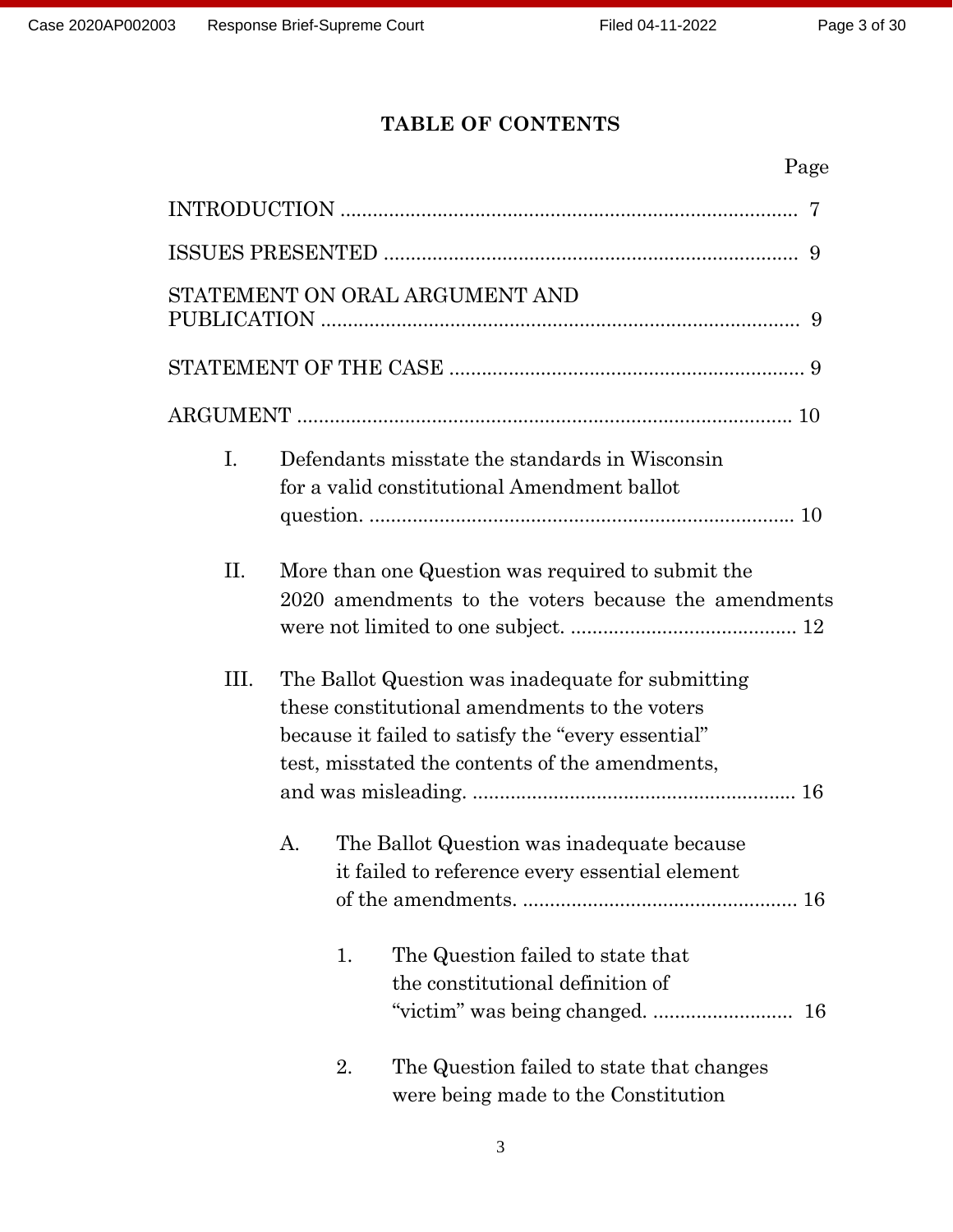|           | 3. | The Question failed to state that Supreme Court                                           |
|-----------|----|-------------------------------------------------------------------------------------------|
| <b>B.</b> |    | The Ballot Question was inadequate because<br>it misstated the contents of the amendments |
|           |    |                                                                                           |

## **TABLE OF AUTHORITIES**

## **Cases**

| Appling v. Walker,                                             |  |
|----------------------------------------------------------------|--|
|                                                                |  |
| Armstrong v. Harris,                                           |  |
|                                                                |  |
| C. Coakley Relocation Sys., Inc. v. City of Milwaukee,         |  |
|                                                                |  |
| Florida Dept. of State v. Florida State Conf. of NAACP,        |  |
|                                                                |  |
| McConkey v. Van Hollen,                                        |  |
| 2010 WI 57, 326 Wis. 2d 1, 783 N.W.2d 855  10, 12              |  |
| Metro. Milwaukee Ass'n of Commerce, Inc. v. City of Milwaukee, |  |
| 2011 WI App 45, 332 Wis. 2d 459, 798 N.W. 287  10, 11          |  |
| Milwaukee Alliance v. Elections Bd.,                           |  |
| 106 Wis. 2d 593, 317 N.W.2d 420 (1982) 10, 12, 13              |  |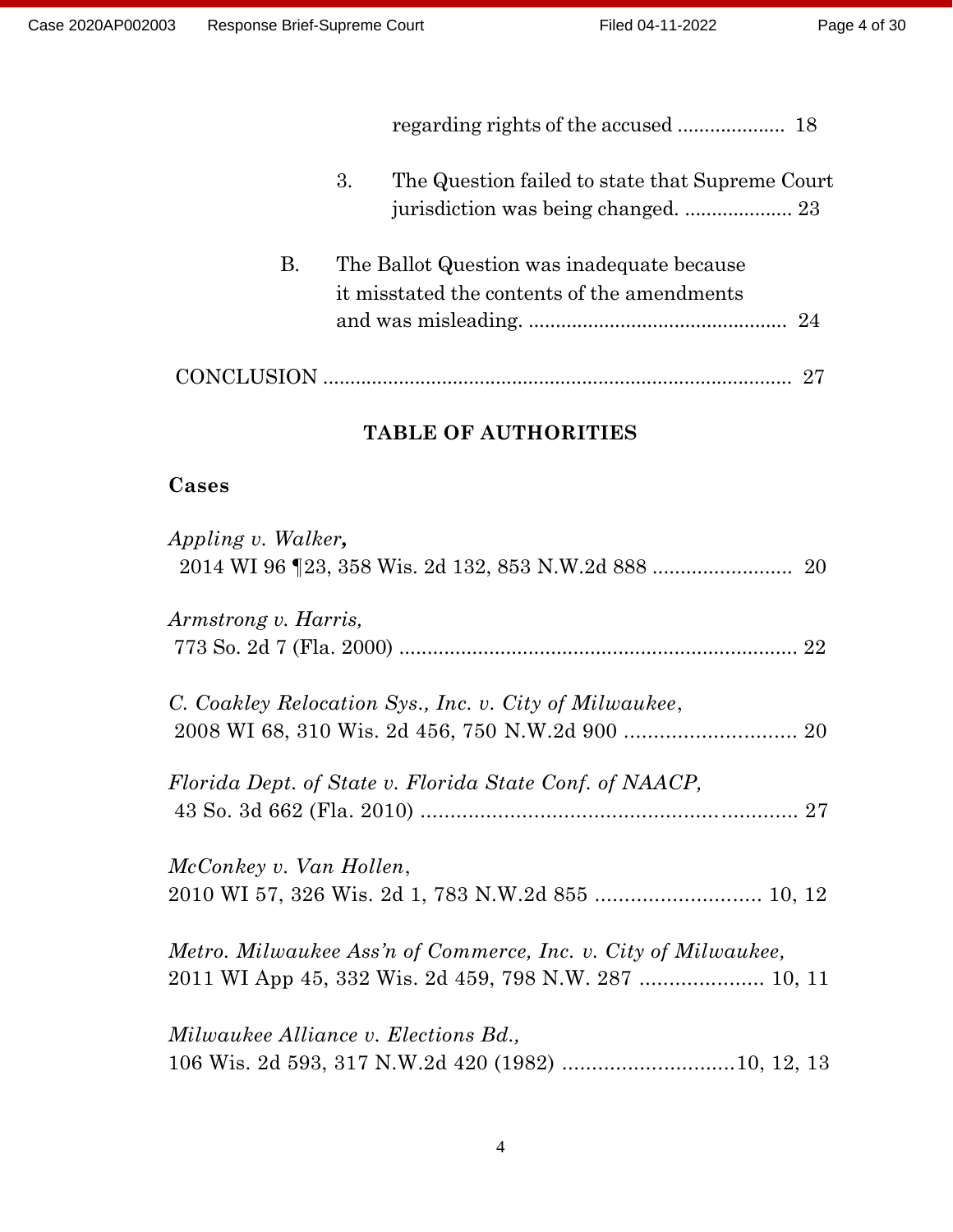| Morris v. Ellis,                    |  |
|-------------------------------------|--|
|                                     |  |
| State ex rel. Hudd v. Timme,        |  |
|                                     |  |
| State ex rel. Ekern v. Zimmerman,   |  |
|                                     |  |
| State ex rel. Thomson v. Zimmerman, |  |
|                                     |  |

# **Constitutional Provisions**

### **Statutes**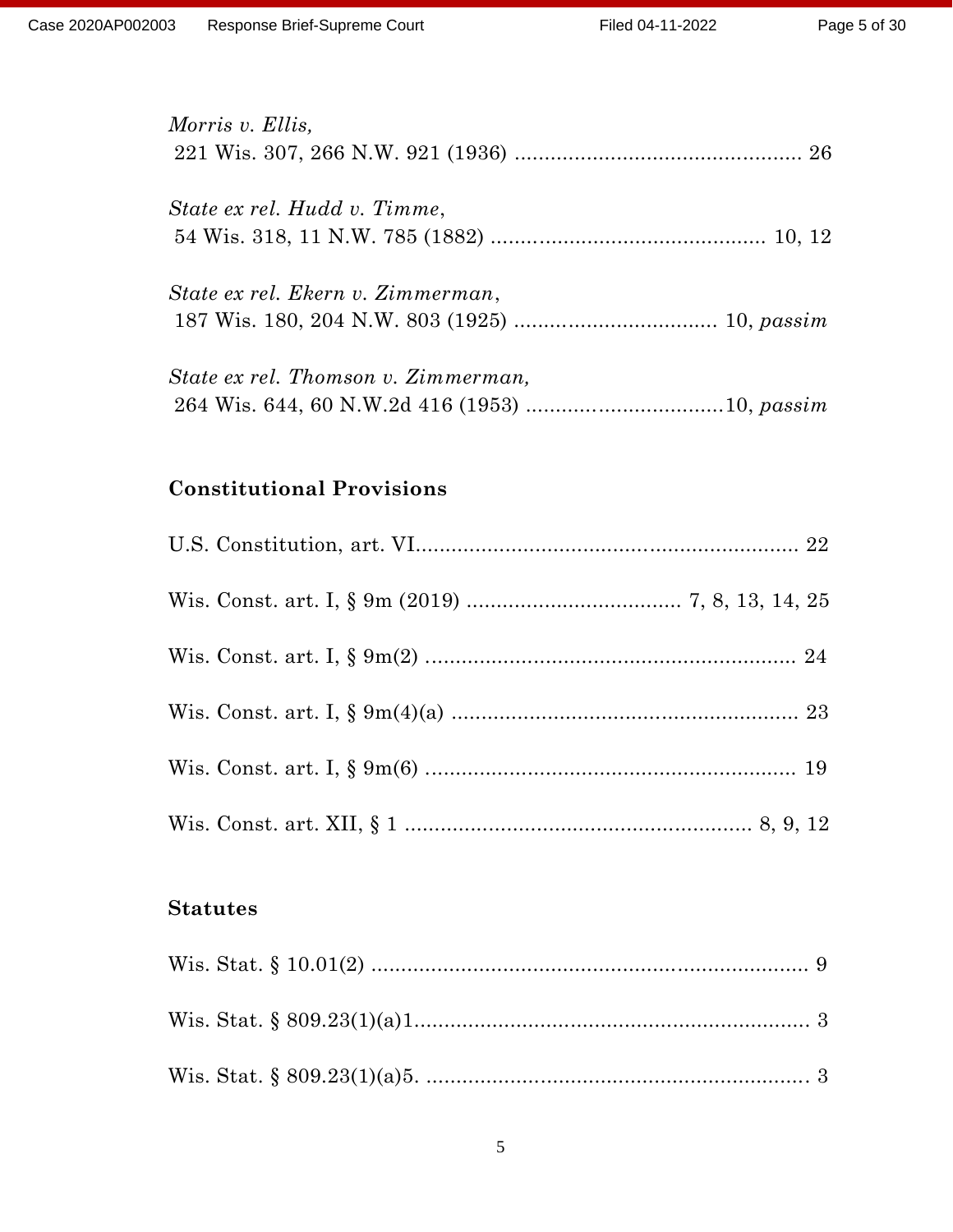| <b>Other Authorities</b>                                                                                |  |
|---------------------------------------------------------------------------------------------------------|--|
| Constitutional Amendments Given<br>"First Consideration" Approval by<br>the 1991 Wisconsin Legislature, |  |
| Wisconsin Elections Commission Absentee                                                                 |  |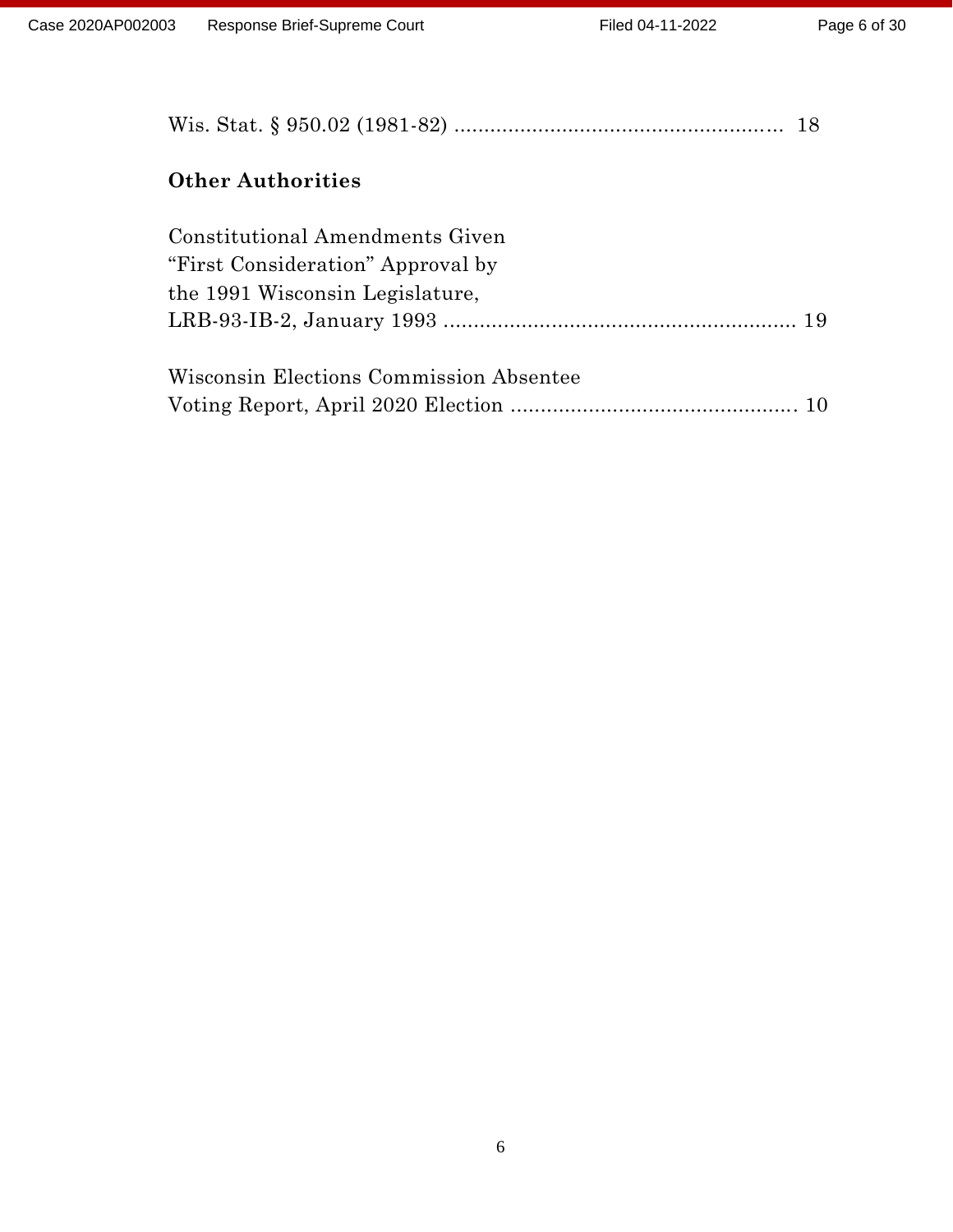#### **INTRODUCTION**

What is at stake in this case is the right of Wisconsin voters to be properly informed, and to not be misled by a ballot question when voting on proposed amendments to the Wisconsin Constitution. The wisdom or value of increasing the rights of crime victims, or the potential impact of the 2020 Marsy's Law amendments on any particular victim or accused person are not at issue here.

In 1993, Wisconsin amended our State Constitution to include victims' rights provisions, Wis. Const. art. I, § 9m. Specific language was included in the amendments to ensure that protections provided at that time under the Wisconsin Constitution and laws to those accused of crimes would not be affected by this expansion of victims' rights:

**Victims of crime.** Section 9m. This state shall treat crime victims, as defined by law, with fairness, dignity and respect for their privacy. This state shall ensure that crime victims have all of the following privileges and protections as provided by law: timely disposition of the case; the opportunity to attend court proceedings unless the trial court finds sequestration is necessary to a fair trial for the defendant; reasonable protection from the accused throughout the criminal justice process; notification of court proceedings; the opportunity to confer with the prosecution; the opportunity to make a statement to the court at disposition; restitution; compensation; and information about the outcome of the case and the release of the accused. The legislature shall provide remedies for the violation of this section. Nothing in this section, or in any statute enacted pursuant to this section, shall limit any right of the accused which may be provided by law.(Emphasis supplied).

Wis. Const. art. I, § 9m (2019), (A-App. 167). Those provisions, underlined above, were included in the Constitution to prevent the victims' rights provisions from conflicting with or limiting existing rights of the accused.

When the Wisconsin Legislature submitted additional victims' rights constitutional amendments, commonly known as Marsy's Law, for ratification by Wisconsin voters in the April 2020 election, the amendments that were proposed were longer than the entire U.S. Bill of Rights. In addition to expanding the Wisconsin Constitutional rights of victims, the 2020 amendments strike from the Constitution every one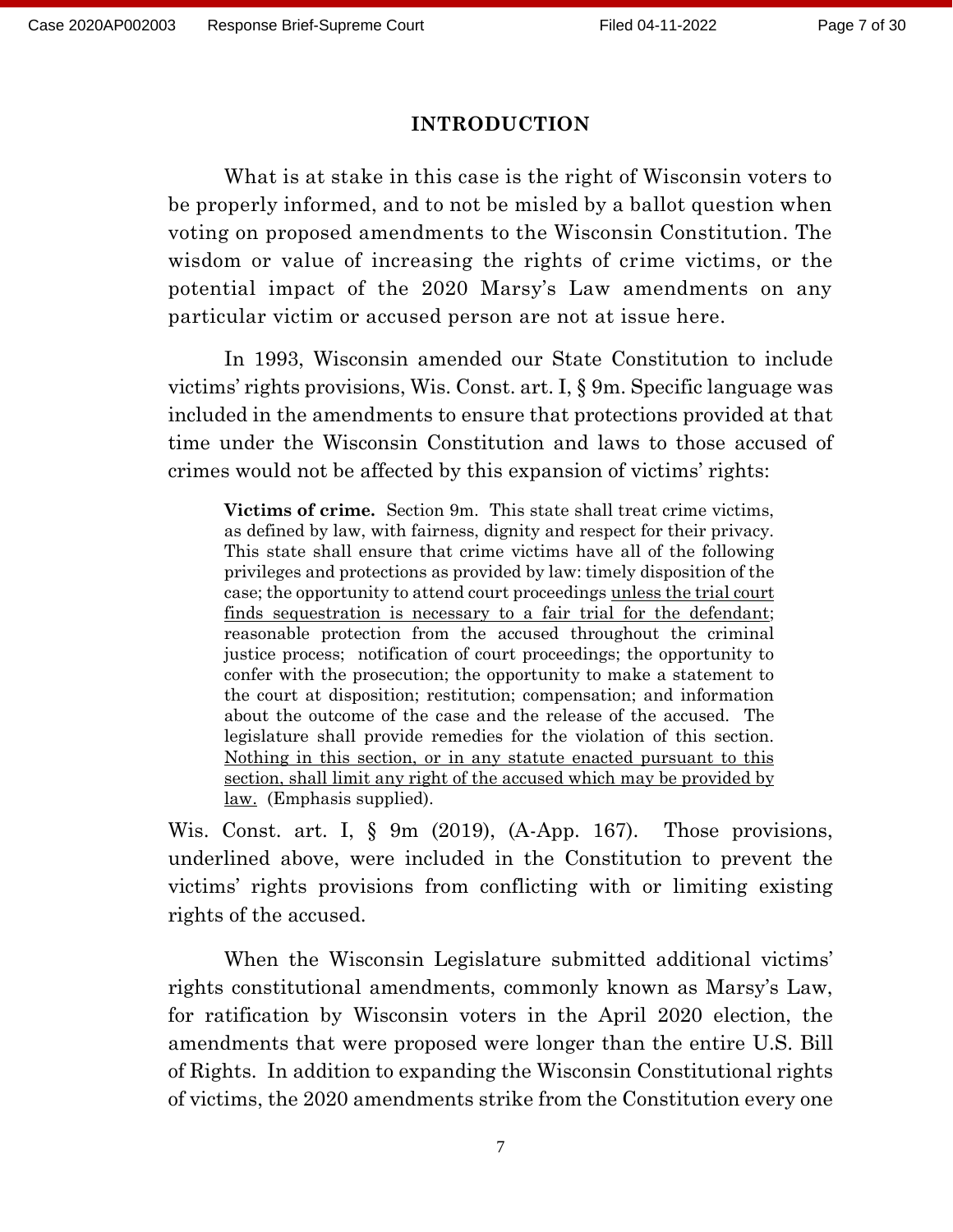of the underlined words set forth in art. I, § 9m above that prevented existing rights of the accused from being limited or overridden.

In the circuit court, plaintiffs challenged the legal sufficiency of the referendum question that appeared on the ballot. The Ballot Question described the proposed amendments as giving crime victims additional rights, requiring the rights of crime victims to be protected with equal force to the protections afforded the accused while leaving the federal constitutional rights of the accused intact, and allowing crime victims to enforce their rights in court. The Question did not mention that any changes were being made to language in the Wisconsin Constitution that protected rights of the accused.

The circuit court recognized that by striking existing provisions of the Constitution that prevented rights of the accused from being limited, the 2020 amendments not only expanded crime victims' rights, but also reduced rights and protections provided by the Wisconsin Constitution to the accused. The circuit court ruled that amending the state Constitution to limit its protection of rights of the accused was a distinct and separate subject, requiring a separate Ballot Question under Wis. Const. art XII, § 1.

The circuit court also recognized that, in addition to presenting only one Question to the voters when more than one was necessary, the Question failed to meet other long-established requirements for presenting a constitutional amendment to the voters. Those requirements were designed to enable voters to be informed of what they were voting on. First, the Question failed to inform voters that the amendments would strike provisions from the Constitution that protect rights of the accused. Second, it stated that the amendments would require that the rights of crime victims be protected "with equal force" to the protections afforded the accused – when the amendments instead required victims' rights to be protected in a manner "no less vigorous" than the protections afforded the accused. In addition, the Question referred to "leaving the federal constitutional rights of the accused intact," which was confusing and misleading, in view of the Question's failure to inform voters that language in the state Constitution that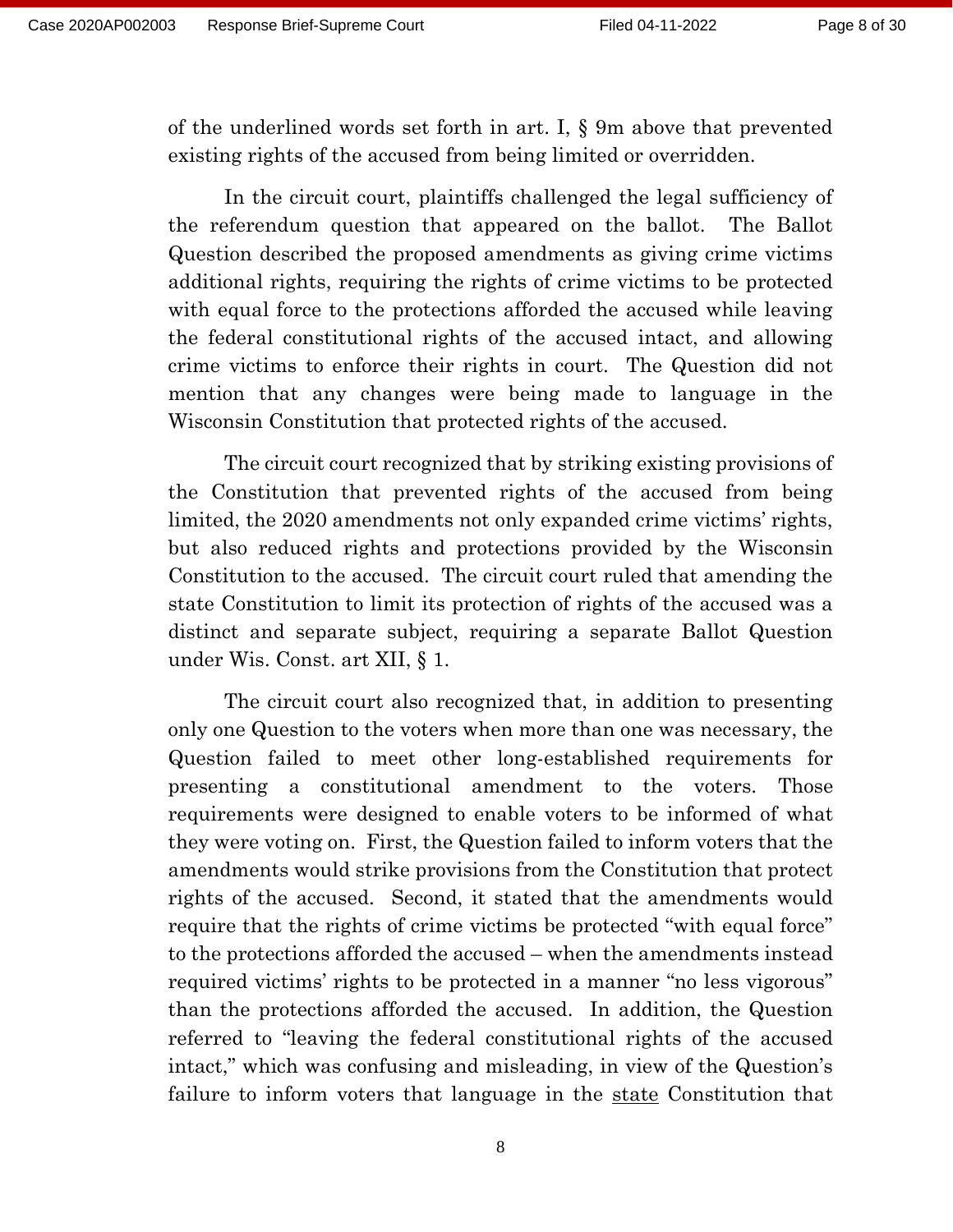protected rights of the accused would be stricken. Thus, the Question failed to meet the "every essential" test, contained a misstatement regarding the contents of the amendments, and was ambiguous and misleading.

As a result, the court ruled that the Ballot Question was insufficient under Wisconsin law, and that the proposed amendments were not validly enacted. This court should affirm those rulings.

### **ISSUES PRESENTED**

1. Whether more than one Ballot Question was required to present the Amendments to the voters under Wis. Const. art. XII, §1.

The circuit court answered yes.

This Court should answer yes.

2. Whether the Ballot Question met the requirements under Wis. Const. art XII, §1, to clearly and accurately reference all the essentials of the Amendments and to not mislead voters.

The circuit court answered no.

This Court should answer no.

### **STATEMENT ON ORAL ARGUMENT AND PUBLICATION**

This Court's acceptance of the certification demonstrates that both oral argument and publication are warranted.

### **STATEMENT OF THE CASE**

Plaintiffs supplement the Defendants' Statement of the Case by adding the following paragraph between the 5th and 6th paragraphs of Defendants' Section II:

The type C Notice, which is the only one to contain the text of the proposed amendment, is not required to be published until only shortly before election day. Wis. Stat. § 10.01(2). Many voters used absentee ballots submitted to election officials before the Notice was published, and there was particularly heavy early absentee voting for the April 7, 2020 election, which occurred during the statewide coronavirus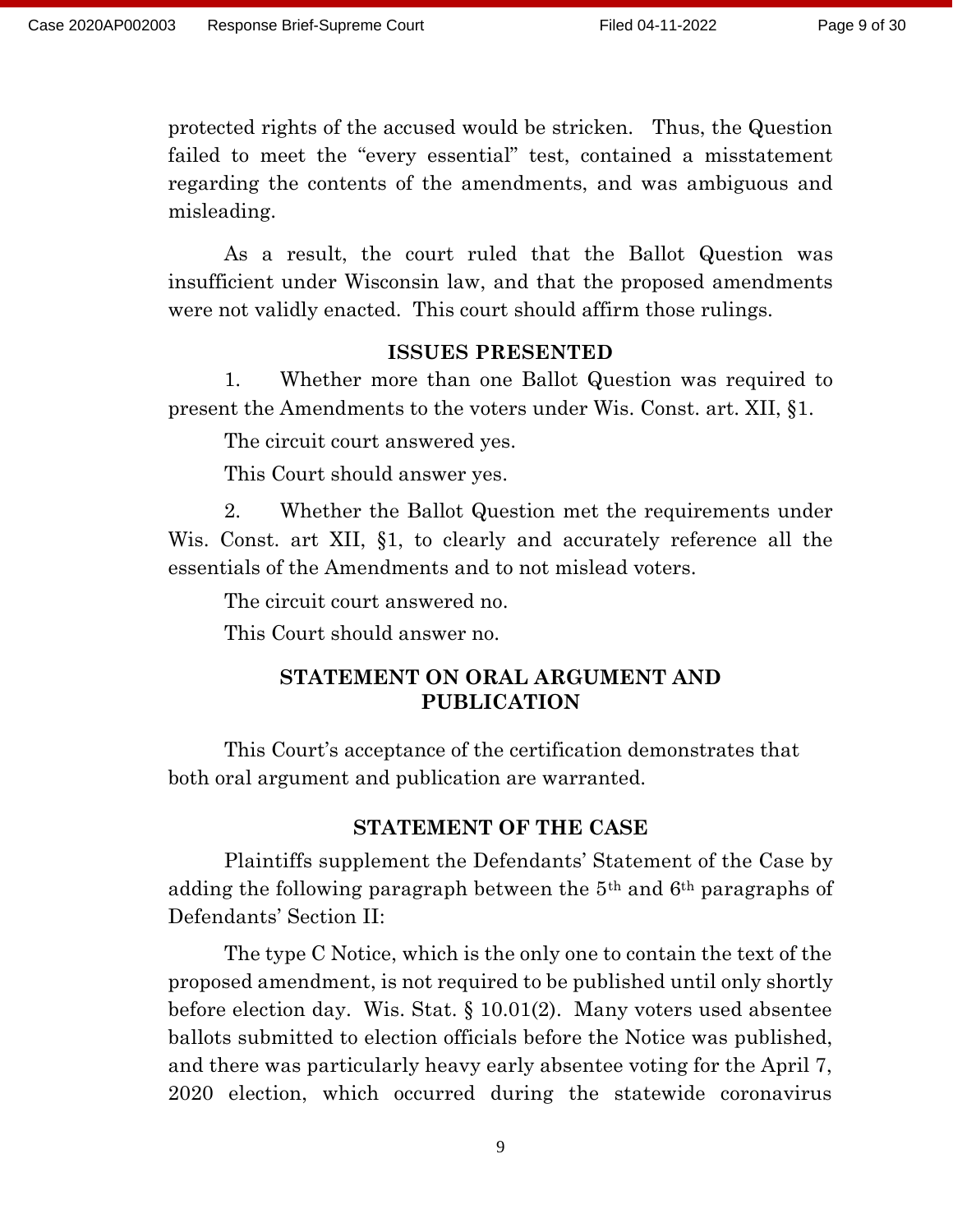pandemic health emergency. The court can take judicial notice that the Wisconsin Elections Commission Absentee Voting Report regarding the April 7, 2020 election shows in Table 4 that 74.4% of voters in that election voted absentee by mail or early in person. [https://elections.wi.gov/sites/elections.wi.gov/files/2020-](https://elections.wi.gov/sites/elections.wi.gov/files/2020-05/April%202020%20Absentee%20Voting%20Report.pdf) [05/April%202020%20Absentee%20Voting%20Report.pdf](https://elections.wi.gov/sites/elections.wi.gov/files/2020-05/April%202020%20Absentee%20Voting%20Report.pdf)

#### **ARGUMENT**

### **I. Defendants misstate the standards in Wisconsin for a valid constitutional amendment ballot question.**

For 140 years, Wisconsin courts have exercised their power and responsibility to decide challenges to the sufficiency of ballot questions presenting proposed constitutional amendments to voters for ratification, as a core power of the judiciary. (*See* R42:5, A-App 130). Several cases have explained how to determine whether more than one amendment has been presented, which requires more than one ballot question. *State ex rel Hudd v. Timme*, 54 Wis. 318, 11 N.W. 785 (1882); *State ex rel. Thomson v. Zimmerman*, 264 Wis. 644, 60 N.W.2d 416 (1953); *McConkey v. Van Hollen*, 2010 WI 57, 326 Wis. 2d 1, 783 N.W.2d 855; *Milwaukee Alliance Against Racist and Political Repression v. Elections Bd.*, 106 Wis. 2d 593, 317 N.W.2d 420 (1982). Two cases require that the question reasonably, intelligently, and fairly comprise or have reference to every essential of the amendment and require that the question must not contain misinformation – anything mentioned on the ballot "must be mentioned in accord with the fact." *State ex rel. Ekern v. Zimmerman*, 187 Wis. 180, 204 N.W. 803 (Wis. 1925); *State ex rel. Thomson v. Zimmerman, supra. Ekern* also recognized that what is needed to enable voters to vote intelligently is a ballot question that is clear and unambiguous. 204 N.W. at 812.

It is also apparent from the cases that the strict "every essential" test for ballot questions on constitutional amendments is not applicable to ballot questions on municipal referenda questions or ballots on direct legislation of municipal ordinances. The court of appeals held in *Metropolitan Milwaukee Ass'n of Commerce Inc. v. City of Milwaukee*, 2011 WI App 45 ¶24, 332 Wis. 2d 459, 482, 798 N.W.2d 287, 299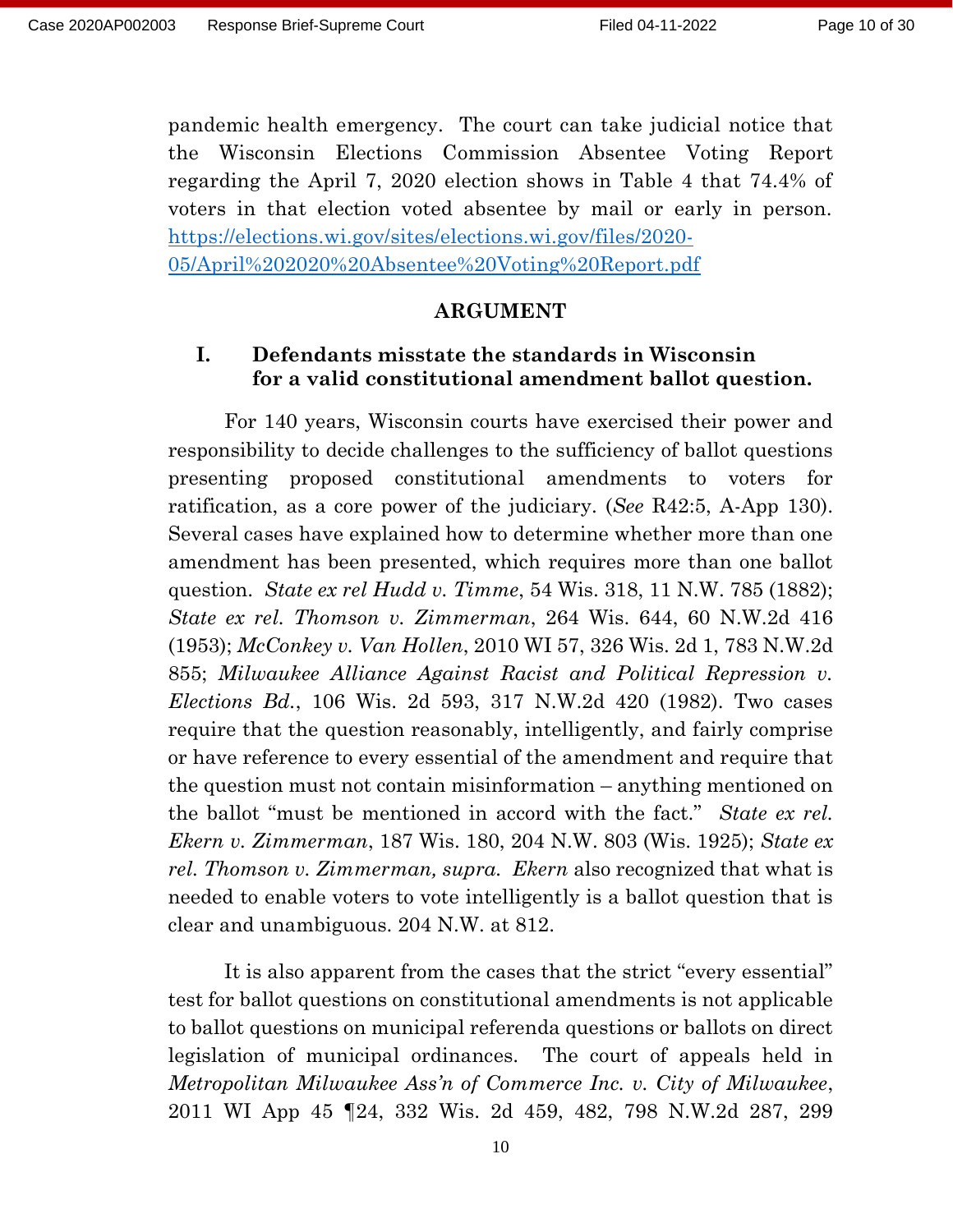(emphasis added), "only in the context of constitutional amendments has the supreme court adopted the 'every essential' standard."<sup>1</sup>

Nevertheless, citing *Metropolitan Milwaukee,* a municipal direct legislation case, Defendants argue that what the constitutional ballot question here needed to do is far more limited than what the "every essential" test requires – they claim it need only constitute a "brief statement of the general purpose." (See A-Brf. 26). They also assert what is required of a Ballot Question is that it "simply served to help voters identify the matter at hand." (A-Brf. 33). However, they fail to acknowledge that the requirements for ballot questions on constitutional amendments are more strict than that. It is, after all, a Constitution that was being amended here, not a mere municipal ordinance. The Question here needed to do more than "help" voters to identify what they were voting on – it needed to refer them to every essential of the amendment, and to describe its contents accurately and without misleading.

In this regard, Defendants cite *Ekern*, 204 N.W. at 813, twice in their brief for the proposition that a reviewing court must uphold a ballot question even if its language or phrasing is not "entirely free from doubt." (A-Brf. 23, 39). In fact, only one page earlier in the opinion, the *Ekern* Court stated the actual standard on avoiding doubtful language in a ballot question: "The question submitted on the ballot has heretofore been quoted. It is clear and unambiguous, so as to enable voters to vote intelligently." *Ekern*, 204 N.W. at 812. That case involved a constitutional amendment ballot question that had been drafted by the Secretary of State rather than by the Legislature itself. It is clear from the Court's opinion that the "question" being referred to that was not entirely free from doubt was not the ballot question itself but whether the drafting of the ballot question by an entity other than the Legislature was grounds for invalidating the amendment. The Court ruled that this was not a ground for rejecting the amendment, and that the clear and unambiguous language in the ballot question was

<sup>&</sup>lt;sup>1</sup> As a result, municipal referendum cases can be of little assistance here.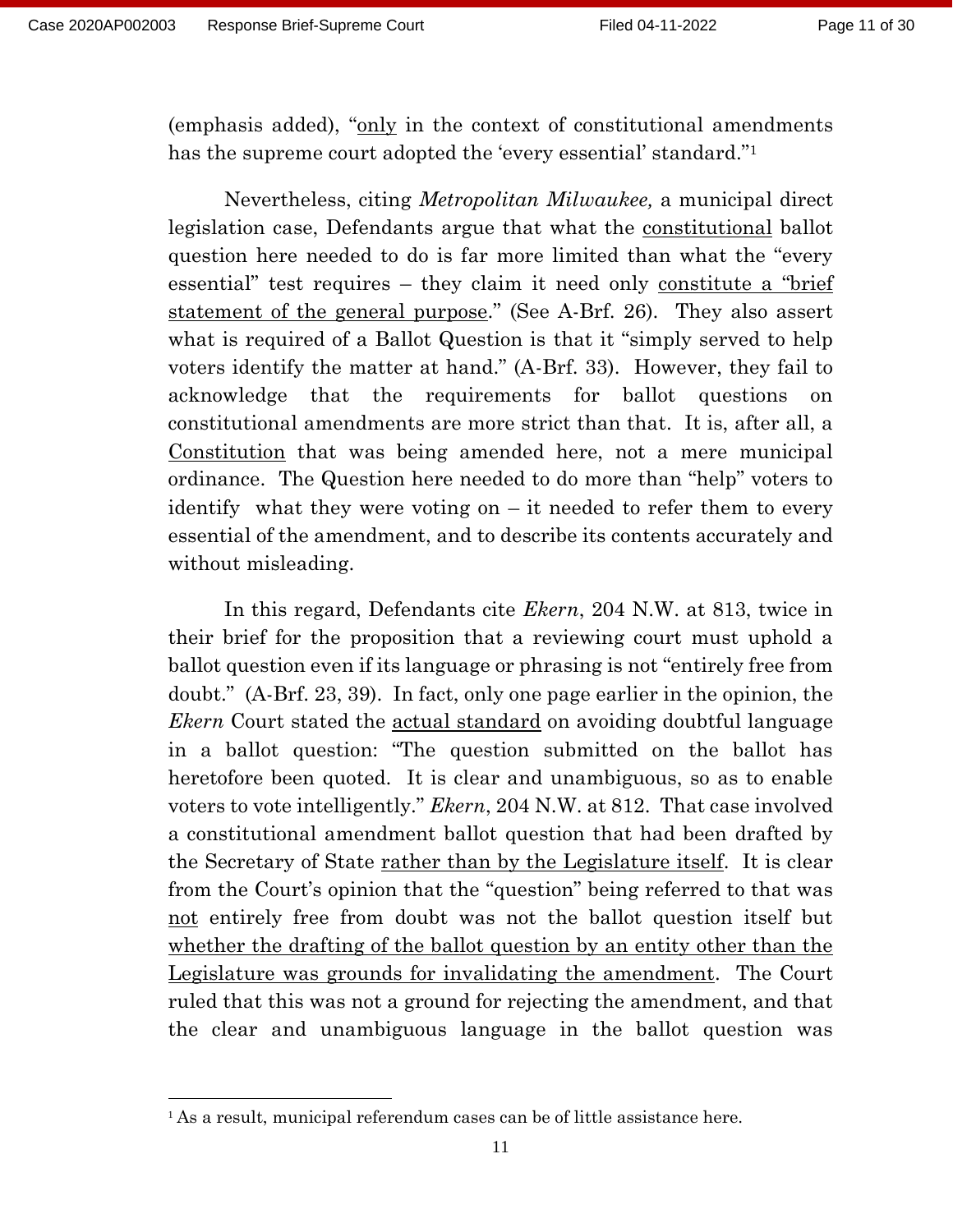sufficient for the amendment to have been validly enacted, regardless of who drafted it.<sup>2</sup>

### **II. More than one Question was required to submit the 2020 amendments to the voters because the amendments were not limited to one subject.**

The Wisconsin Constitution specifies "that if more than one amendment be submitted, they shall be submitted in such manner that the people may vote for or against such amendments separately." Wis. Const. art. XII, § 1. This is known as the separate-amendment rule. In 1882, this Court explained the separate-amendment rule as follows:

In order to constitute more than one amendment, the propositions submitted must relate to more than one subject, and have at least two distinct and separate purposes not dependent upon or connected with each other.

*Hudd*, 11 N.W. at 791. The rule "does not prohibit a single constitutional amendment from being complex or multifaceted, or from containing a variety of specific prescriptions and proscriptions." *McConkey v. Van Hollen,* 2010 WI 57, ¶ 26, 326 Wis. 2d 1, 783 N.W.2d 855.

The separate-amendment test is as follows: "It is within the discretion of the legislature to submit several distinct propositions as one amendment if they relate to the same subject matter and are designed to accomplish one general purpose." *Id*. ¶ 41 (quoting *Milwaukee Alliance. v. Elections Bd.*, 106 Wis. 2d 593, 604–05, 317 N.W. 2d 420 (1982)). "[A]ll of the propositions must 'tend to effect or carry out' the [amendment's] purpose." *Id*. (quoting *State ex rel. Thomson v. Zimmerman*, 264 Wis. 644, 656, 60 N.W. 2d 416 (1953)). In other words, if all propositions are dependent upon, or connected with, the amendment's overall purpose, the Legislature may submit them as a single proposed amendment. *Id*. ¶ 42.

<sup>2</sup> Defendants' error in citing that language in *Ekern* for their proposed standard was pointed out by Plaintiffs in the circuit court, and again in the court of appeals, but they continue to press the mistaken point here. (See R. 37:3, R-Ct App. Brf. 5-6).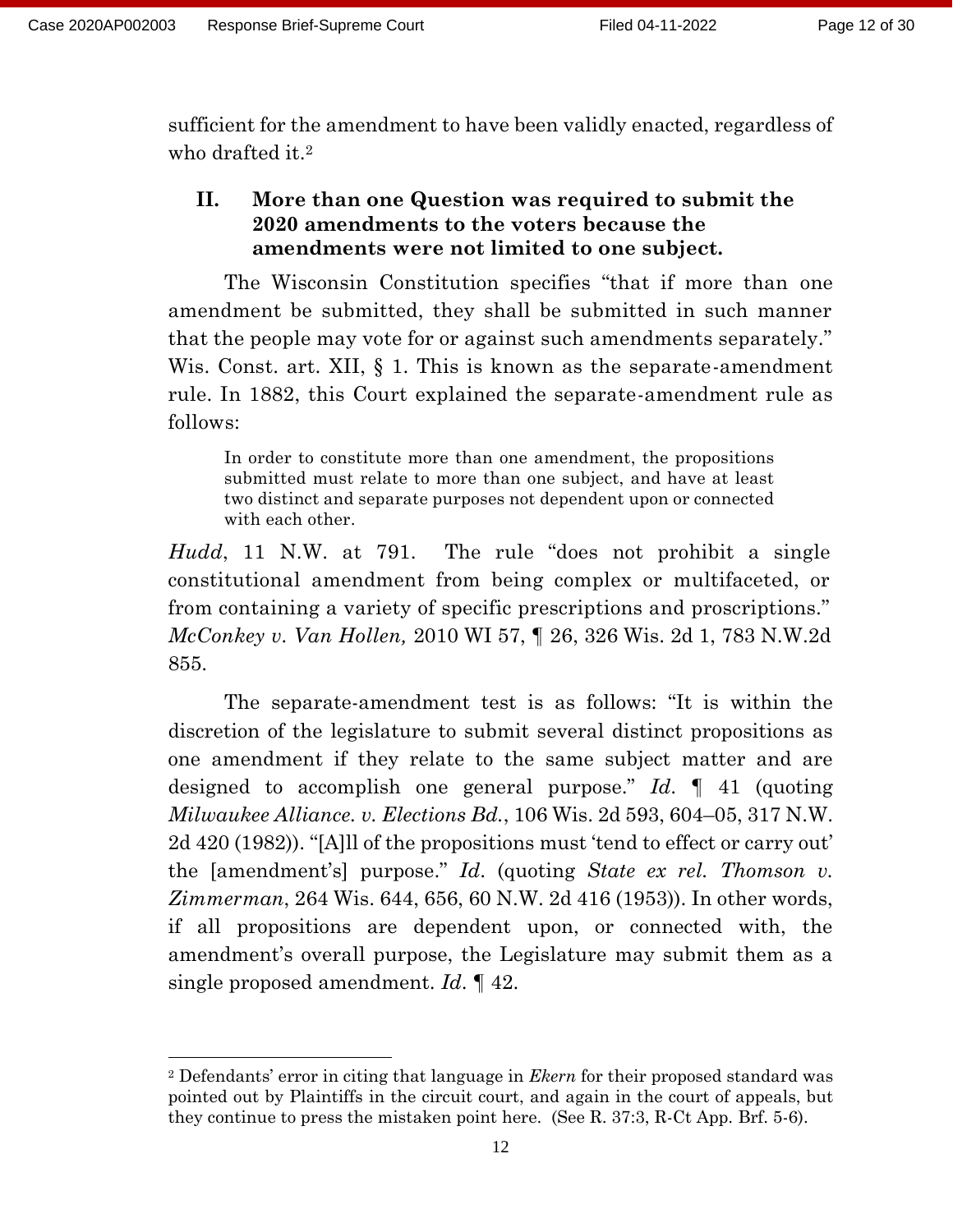Here, the title and text of the Ballot Question, and the common name for the amendments, "Marsy's Law," all indicate to voters that the purpose of the amendments was to increase and expand the rights of crime victims.

In *Milwaukee Alliance*, a single amendment was proposed to revise the existing right to bail to a concept of conditional release. 106 Wis. 2d at 600. The amendment authorized the Legislature to permit circuit courts to deny release on bail for a limited period to certain accused persons without requiring monetary conditions. *Id*. Challengers argued that the issues of conditional release and anti-monetary bail should have been submitted to the voters as separate questions. *Id*. at 607. The Court upheld use of a single ballot question, holding that the question presented "contained integral and related aspects of the amendment's total purpose." *Id*. at 608. The court further reasoned that a single amendment could cover several propositions, all tending to effect and carry out one general object or purpose, and all connected with one subject. *Id*.

Here, while the overall purpose of the Marsy's Law amendments was to increase and strengthen victims' rights, the text of the amendments also included striking existing provisions from the Wisconsin Constitution, specifically the words in section 9m of Article I underlined below, that protected rights of the accused:

**Victims of crime.** Section 9m. This state shall treat crime victims, as defined by law, with fairness, dignity and respect for their privacy. This state shall ensure that crime victims have all of the following privileges and protections as provided by law: timely disposition of the case; the opportunity to attend court proceedings unless the trial court finds sequestration is necessary to a fair trial for the defendant; reasonable protection from the accused throughout the criminal justice process; notification of court proceedings; the opportunity to confer with the prosecution; the opportunity to make a statement to the court at disposition; restitution; compensation; and information about the outcome of the case and the release of the accused. The legislature shall provide remedies for the violation of this section. Nothing in this section, or in any statute enacted pursuant to this section, shall limit any right of the accused which may be provided by law.(Emphasis supplied).

Wis. Const. art. I, § 9m (2019), (A-App. 167).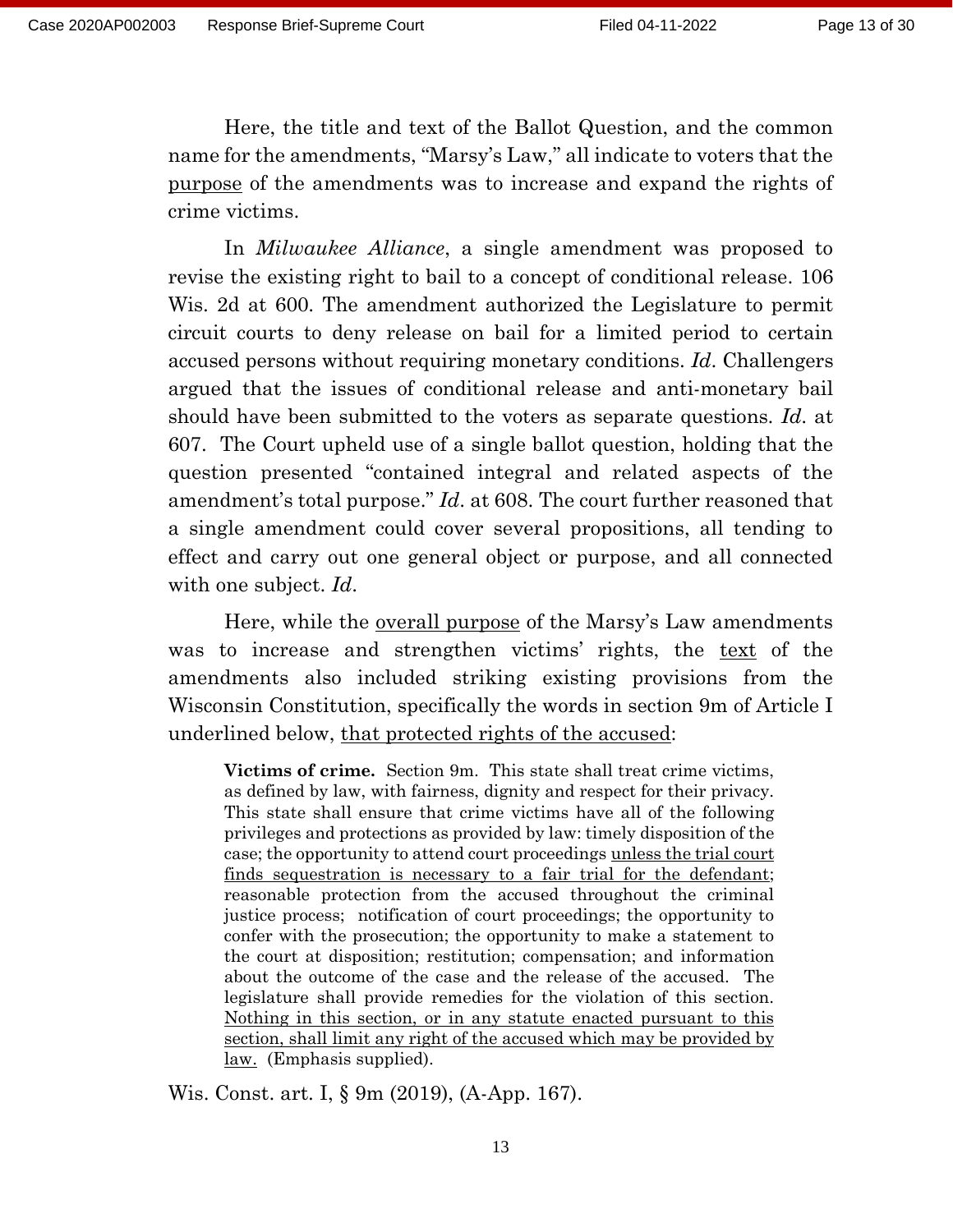The circuit court correctly recognized that striking these provisions altered the rights of persons accused of crime in significant ways. Striking the first underlined provision deleted a defendant's right to have a victim witness sequestered and deleted the only reference in the state Constitution to a defendant's right to a "fair trial." Striking the final sentence from Section 9m did away with the 1993 constitutional language that prevented victims' rights from limiting any legal rights of the accused:

But now, with the repeal of the preexisting language, the inescapable conclusion is that presently crime victims have a State Constitutional right to attend all proceedings even if their removal from the courtroom is otherwise necessary for a fair trial for the defendant. (emphasis added)

(R. 42:13, A-App. 138). Striking the final sentence from § 9m as it had been enacted in 1993 altered the rights of the accused under the State Constitution:

It was generally understood that the constitutional language in the now repealed portion guided the court, at a minimum, to not allow the rights of crime victims to automatically supersede the rights of the accused, and at most, made clear that the court should protect and preserve the rights of the accused that were provided for and guaranteed by Wisconsin law.

(Id.)

The circuit court carefully considered the Wisconsin Supreme Court cases addressing the separate amendment rule, including *State ex rel. Thomson v. Zimmerman*, 264 Wis. 644, which is most pertinent here. (See R. 42:26-29, A-App. 129-132). In *Thomson*, the Court held that an amendment had not been validly enacted because 1) it encompassed at least three <u>distinct</u> subjects, necessitating as many ballot questions:

- allowing senate districts to be formed on the basis of area as well as population;
- including Indians and the military in the population to be counted; and
- changing which municipality boundaries could be used in forming assembly districts,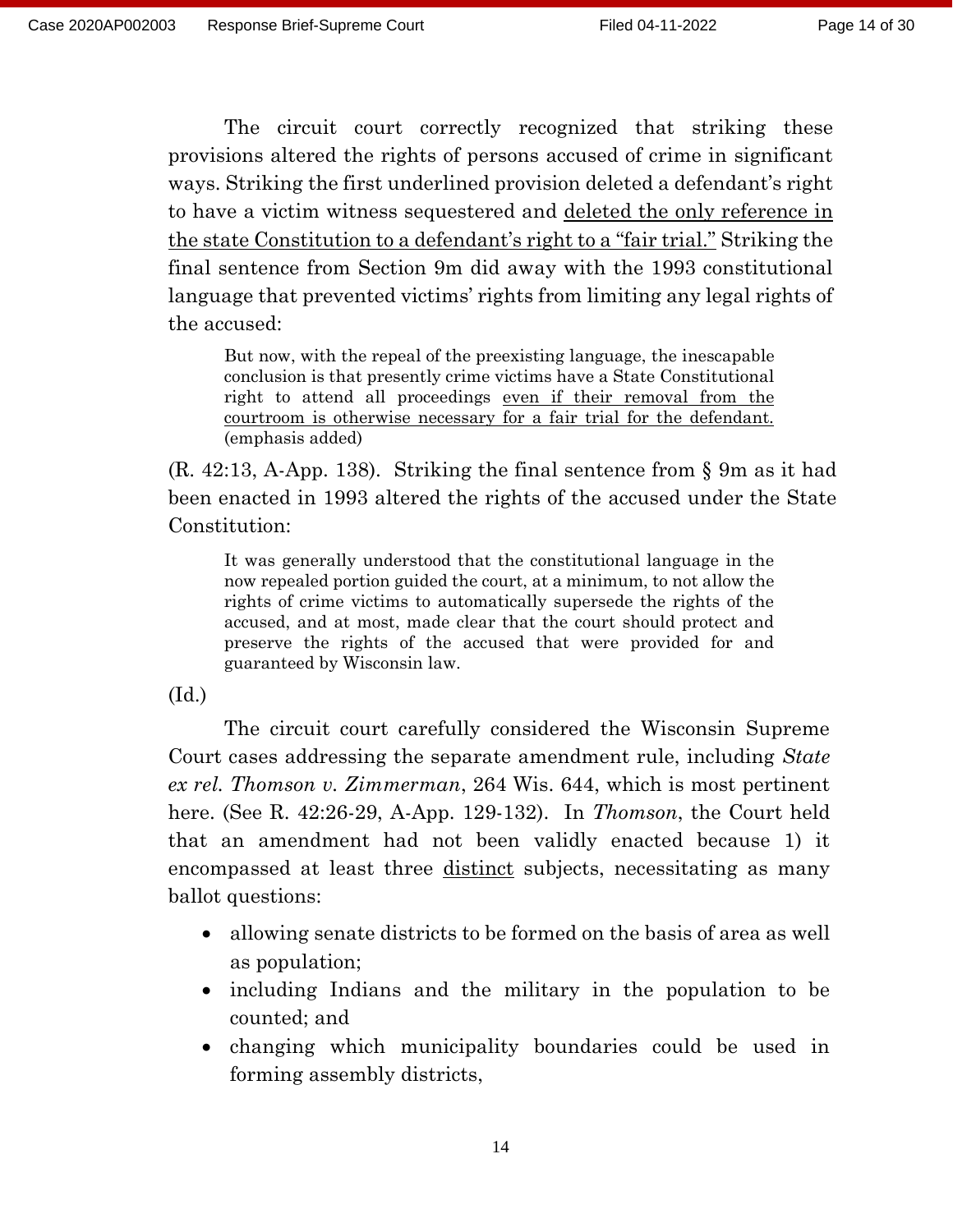and also because 2) the question misstated what lines would be used in forming senate districts under the amendment.

Defendants argue here that changes to victims' Wisconsin constitutional rights (the "what"), changes to who is constitutionally defined as a victim (the "who"), changes to an accused's or defendant's constitutional rights (the "others"), and creation of a right of victims to obtain review and a remedy in the Wisconsin Supreme Court ("nondiscretionary Supreme Court review") are all sufficiently related to enable one ballot question to submit all of them to the voters. However, to the contrary, in *Thomson* even though all three sets of changes related to how legislative districts were to be formed, the Court held that the basis for establishing senate districts (a "what"), the change in who was to be counted in determining districts' population for districting (the "who"), and the boundaries to be followed for assembly districts (another "what") each required separate ballot questions.

Here, the circuit court properly recognized that "[s]ubtracting from defendants' rights is a fundamentally different subject and a fundamentally different purpose than adding to victims' rights." (R.42:13 n 6; A-App.138). And the court correctly ruled that at least two separate questions needed to be submitted to the voters:

If the Legislature wanted to expand the definition of a crime victim and to give crime victims greater rights and at the same time curtail the rights of persons only accused of committing a crime, it was required to frame the issues to elicit voter ratification by asking two separate questions. The two concepts are sufficiently distinct. They should be submitted to voters as separate questions. Conflating the separate questions of creating something new for crime victims and deleting something old for persons only accused of committing a crime was a mistake of constitutional proportions. It may be that in the end Wisconsin voters will ratify redefining "crime victim", increasing crime victim rights, and curtailing the rights of the accused. But having two separate and clearly worded questions is the only way to know for sure.

(R. 42:30, A-App. 155). In other words, voters were entitled to be asked not only whether they approved expanding victims' rights but separately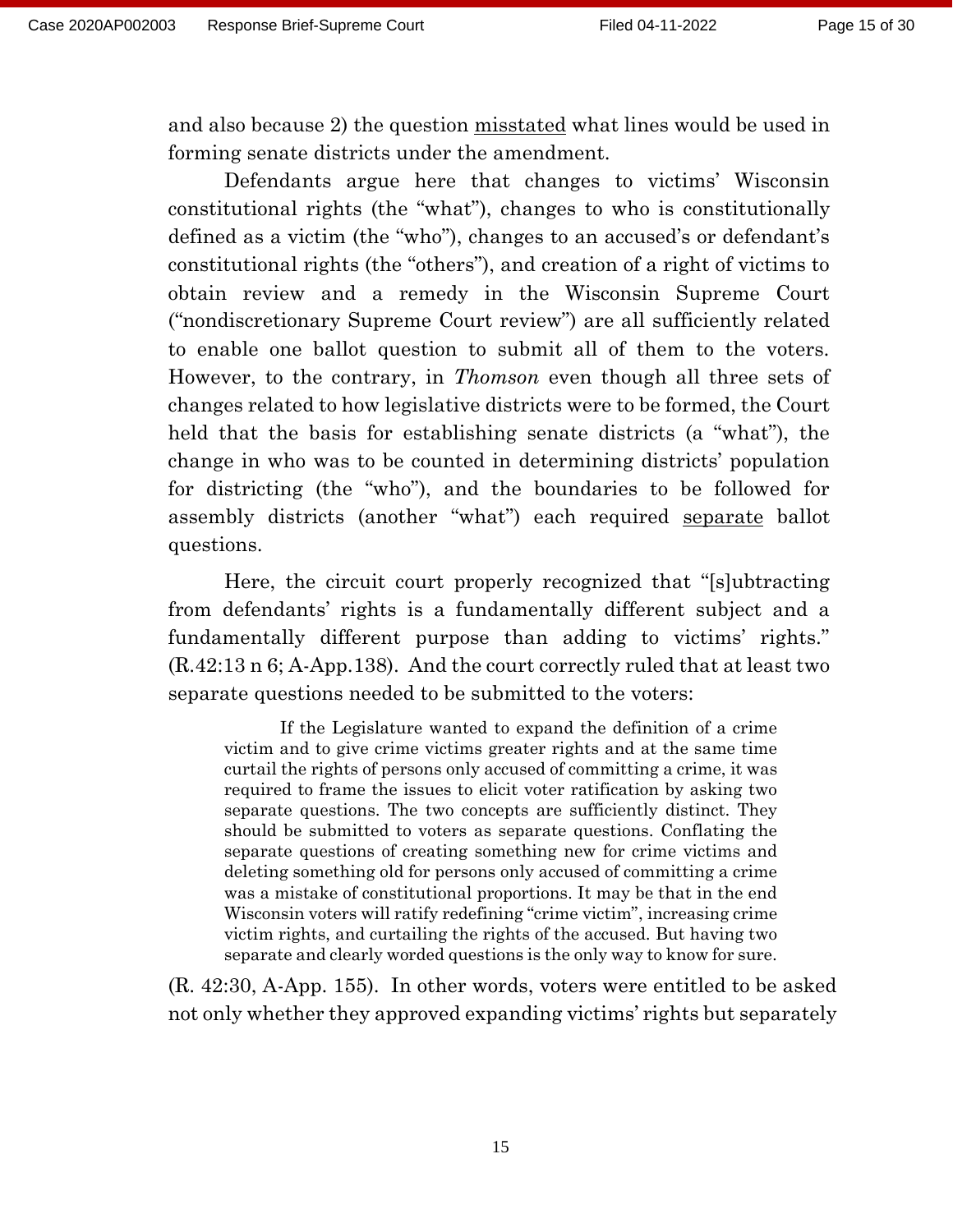.

whether they approved changes that limited rights of the accused under the state Constitution.<sup>3</sup>

- **III. The Ballot Question was inadequate for submitting these constitutional amendments to the voters because it failed to satisfy the "every essential" test, misstated the contents of the amendments, and was misleading.**
	- **A. The Ballot Question was inadequate because it failed to reference every essential element of the amendments.**
		- **1. The Question failed to state that the constitutional definition of "victim" was being changed**.

The Legislature certainly has discretion in determining the contents of a ballot question. Defendants argue here that that discretion is almost virtually unbounded. They urge that the only limitations on that discretion are "if the ballot question (1) 'failed to present the real question' or (2) 'presented an entirely different question.'" (A-Brf. 25).

However, Defendants' standard omits the requirement that the ballot question "must reasonably, intelligently, and fairly comprise or have reference to every essential of the amendment." *State ex rel. Thomson v. Zimmerman*, 264 Wis. 644, 60 N.W.2d 416, 423 (1953) (quoting *State ex rel. Ekern v. Zimmerman*, 187 Wis. 180, 204 N.W. 803  $(1925)$ .

In *Thomson*, the Wisconsin Supreme Court addressed the consequences of putting a proposed constitutional amendment to the voters with an inadequate ballot question, and, quoting *Ekern*,

<sup>&</sup>lt;sup>3</sup> The circuit court rejected Plaintiffs' argument that changing the constitutional definition of crime victim required a third question and did not address the question of whether the amendments' change to Supreme Court jurisdiction required a fourth question. It continues to be Plaintiffs' position that providing victims a right to mandatory rather than discretionary review in the Supreme Court if they seek review of an appellate court ruling regarding any of their rights required a separate question. Creating a right to Supreme Court review is fundamentally distinct from expanding crime victims' rights.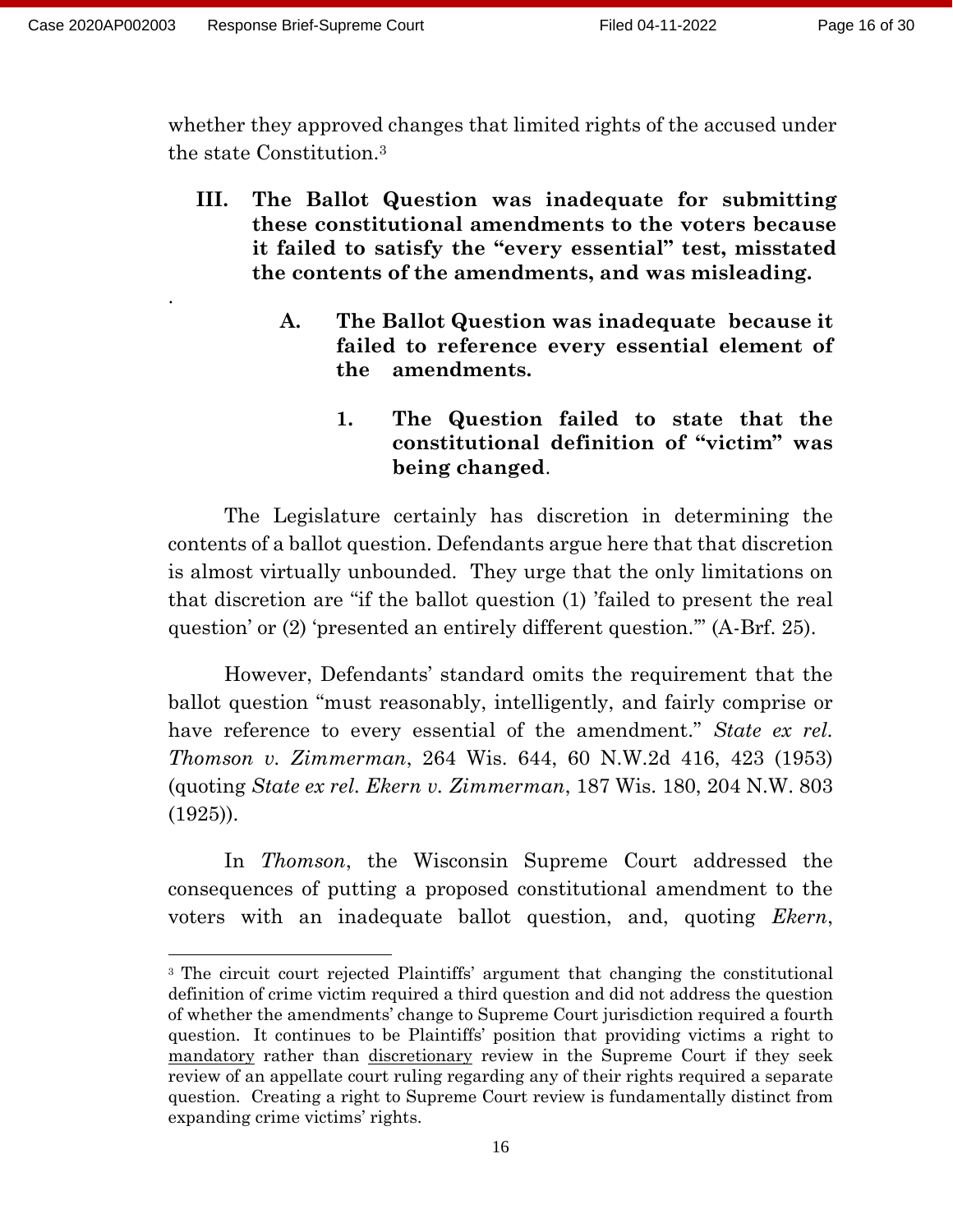described the requirements for a valid amendment ballot question in greater detail as follows:

Had the Legislature in the present case prescribed the form of submission in a manner which would have failed to present the real question, or had they, by error or mistake, presented an entirely different question, no claim could be made that the proposed amendment would have been validly enacted. In other words, even if the form is prescribed by the Legislature, it must reasonably, intelligently, and fairly comprise or have reference to every essential of the amendment. . . ."[T]he principal and essential criterion consists in a submission of a question or a form which has for its object and purpose an intelligent and comprehensive submission to the people, so that the latter may be fully informed on the subject upon which they are required to exercise a franchise."

*Id.* (emphasis added).

Defendants completely ignore *Thomson* and *Ekern's* "in other words" explanation of the "every essential" standard – it requires a ballot question that reasonably, intelligently and fairly references every essential of the amendment so voters may be fully informed. This has been the standard in Wisconsin for 97 years and should remain so. It requires more of a ballot question than Defendants' standards demand.<sup>4</sup>

It was argued in *Thomson*, in support of the validity of the amendment, that expanding the definition of persons to be counted in the apportionment of population was merely a detail related to the subject matter of the amendment, changing how senate districts would be formed. The Supreme Court rejected this view, holding:

A change of almost equal importance is that which revokes the provision of art. IV, sec. 3, Const., excluding untaxed Indians and the military from those who are to be counted in determining the

<sup>4</sup> In the Court of Appeals, Defendants urged that the limitation on drafting a ballot question should be that it is not "so detached from the amendment itself that it falls outside the Legislature's broad constitutional authority." (A-Ct App. Brf. 1, 18). But they have abandoned that definition here. They now point to Minnesota caselaw in search of a definition of "every essential." But that definition for Wisconsin is already found in *Ekern* and *Thomson*.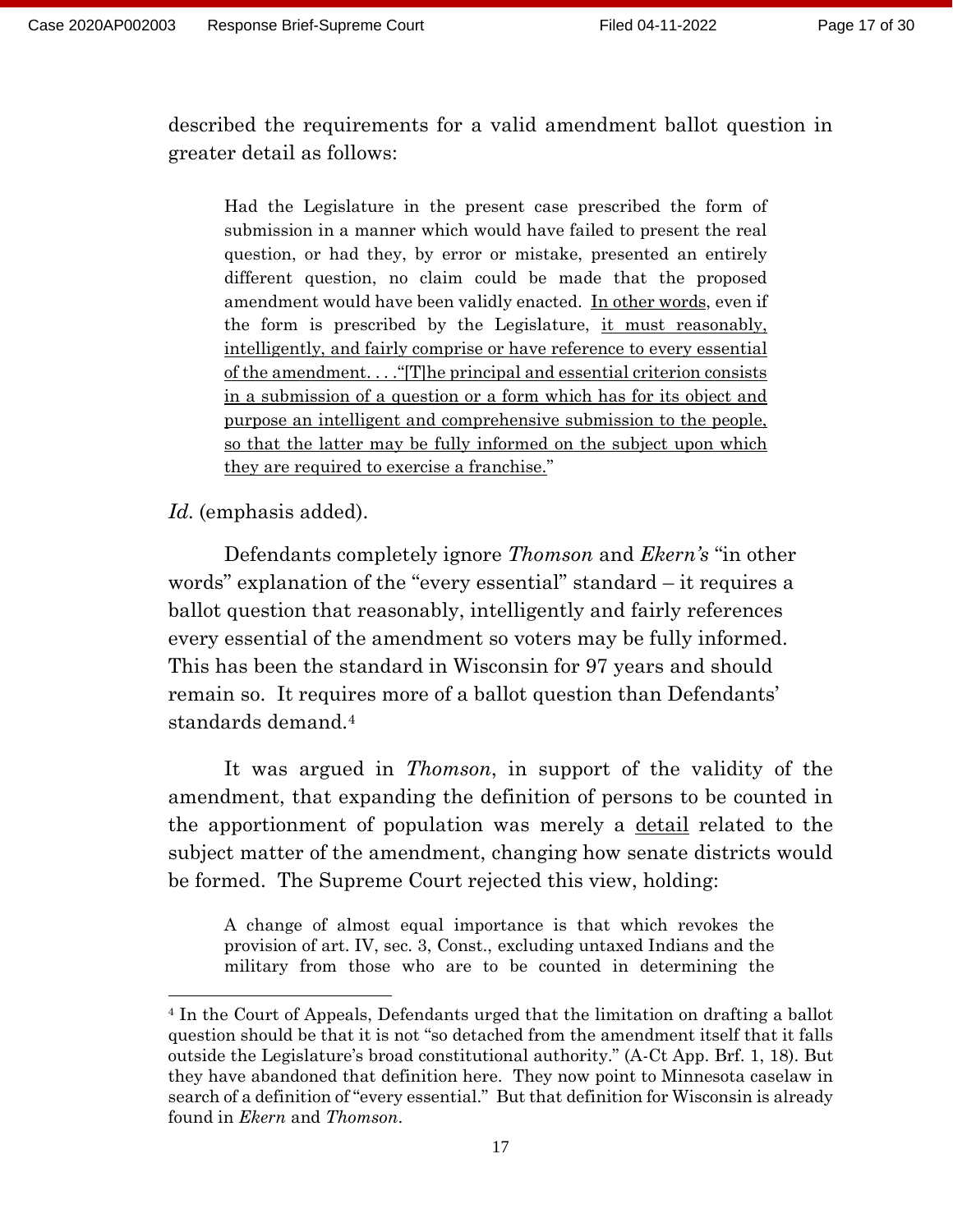representation to which a district is entitled, who, though they are not residents in the sense of being eligible to vote, in the case of the military see art. III, sec. 5, Const., are nevertheless to be added by the proposed amendment when a district's representation in the legislature is calculated. We consider that a constitutional change in the individuals to be counted is not a detail of a main purpose to consider area in senate districts but is a separate matter which must be submitted as a separate amendment.

264 Wis. at 657.

Here, even though an entire section of the 2020 amendments is devoted to expanding the constitutional definition of victim, changing the constitutional definition of victim is not mentioned in the Ballot Question at all. The definition of victim adopted in the 1993 constitutional amendment was that of "victim" as it was then defined in Wis. Stats. § 950.02: "a person against whom a crime has been committed." Expanding the constitutional definition of victim to include housemates or live-in assistants is quite different from and unrelated to giving victims themselves additional rights. Even if a separate ballot question might not be needed, as the circuit court decided, changing the constitutional definition of victim needed to be referred to in some way in the ballot question. As in *Thomson*, changing the "who" in the Constitution's language here was not a mere detail that could be ignored in the ballot question. Instead, it was an essential element.

### **2. The Question failed to state that changes were being made to the Constitution regarding rights of the accused.**

The Question here failed to alert voters that the 2020 amendments strike from the Constitution its only reference to a "fair trial for the defendant," or that they strike from the Constitution language protecting a defendant's right to have a victim witness sequestered when necessary for a fair trial. There was nothing in the Question to inform voters that all or part of a defendant's Wisconsin constitutional right to a fair trial was being eliminated, or even that any changes at all were being made to the Wisconsin Constitution regarding rights of the accused. Certainly, that the Constitution was being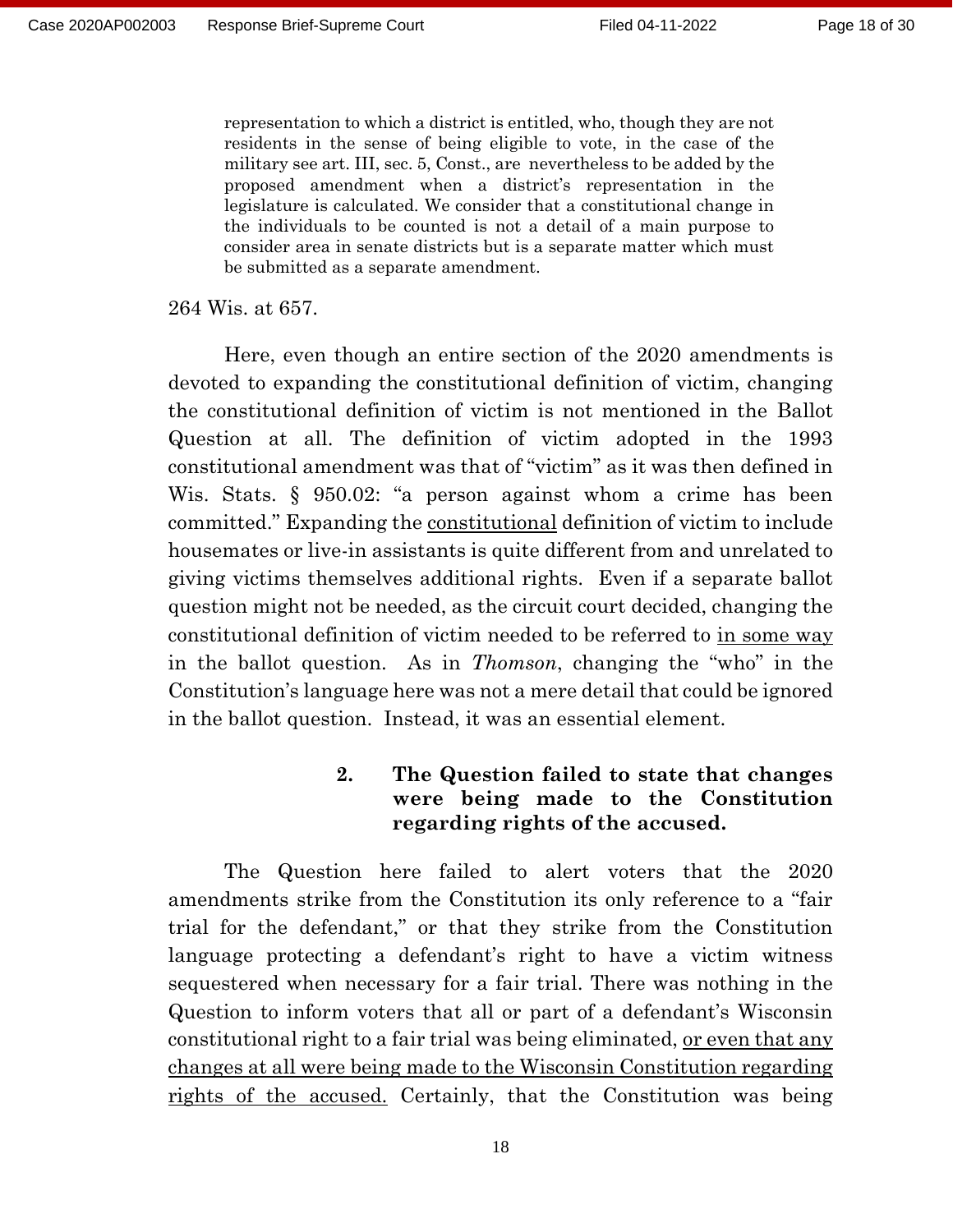amended by deleting words that protected rights of the accused was an "essential" element of the amendments to which the ballot question needed to refer.

The 2020 amendments encompassed at least two different and distinct purposes – providing victims with increased rights under the state Constitution, and striking provisions from that Constitution that protected or preserved rights of the accused. Plaintiffs submit that, if this Court rules that a separate ballot question was not required to address the changes made by the amendments regarding rights of the accused, those changes were sufficiently distinct and sufficiently important that they needed to be referred to in the Question.

Contrary to Defendants' claims, the Plaintiffs do not contend that the language in the 1993 constitutional amendments that protected rights of the accused had created <u>new</u> rights for the accused at that time. Rather, as the circuit court properly recognized, and as supported by the legislative drafting record at the time, that language was added to and included in the 1993 amendments to prevent already existing protections of the accused from being repealed, overridden or limited as a result of the 1993 victims' rights amendments. (A-App. 138). (See "Constitutional Amendments Given 'First Consideration' Approval by the 1991 Wisconsin Legislature," LRB-93-IB-2, January 1993, at 3-5, [http://lrbdigital.legis.wisconsin.gov/digital/collection/p16831coll2/id/38](http://lrbdigital.legis.wisconsin.gov/digital/collection/p16831coll2/id/381/rec/5) [1/rec/5](http://lrbdigital.legis.wisconsin.gov/digital/collection/p16831coll2/id/381/rec/5) ).

Those words in our Constitution protected the right of the accused to have victim witnesses sequestered when necessary for a fair trial and prevented any rights of the accused under law from being limited by the 1993 Constitution's victims' rights provisions or by any implementing statutes. Appropriately, the 1993 ballot question had specifically informed voters of this language in the amendments, stating that victims' rights would be protected "without limiting any legal rights of the accused," as admitted by defendants. (A-Brf. 33). Removing the referenced words from our Constitution in 2020, while victims' constitutional rights were being further expanded, indisputably limited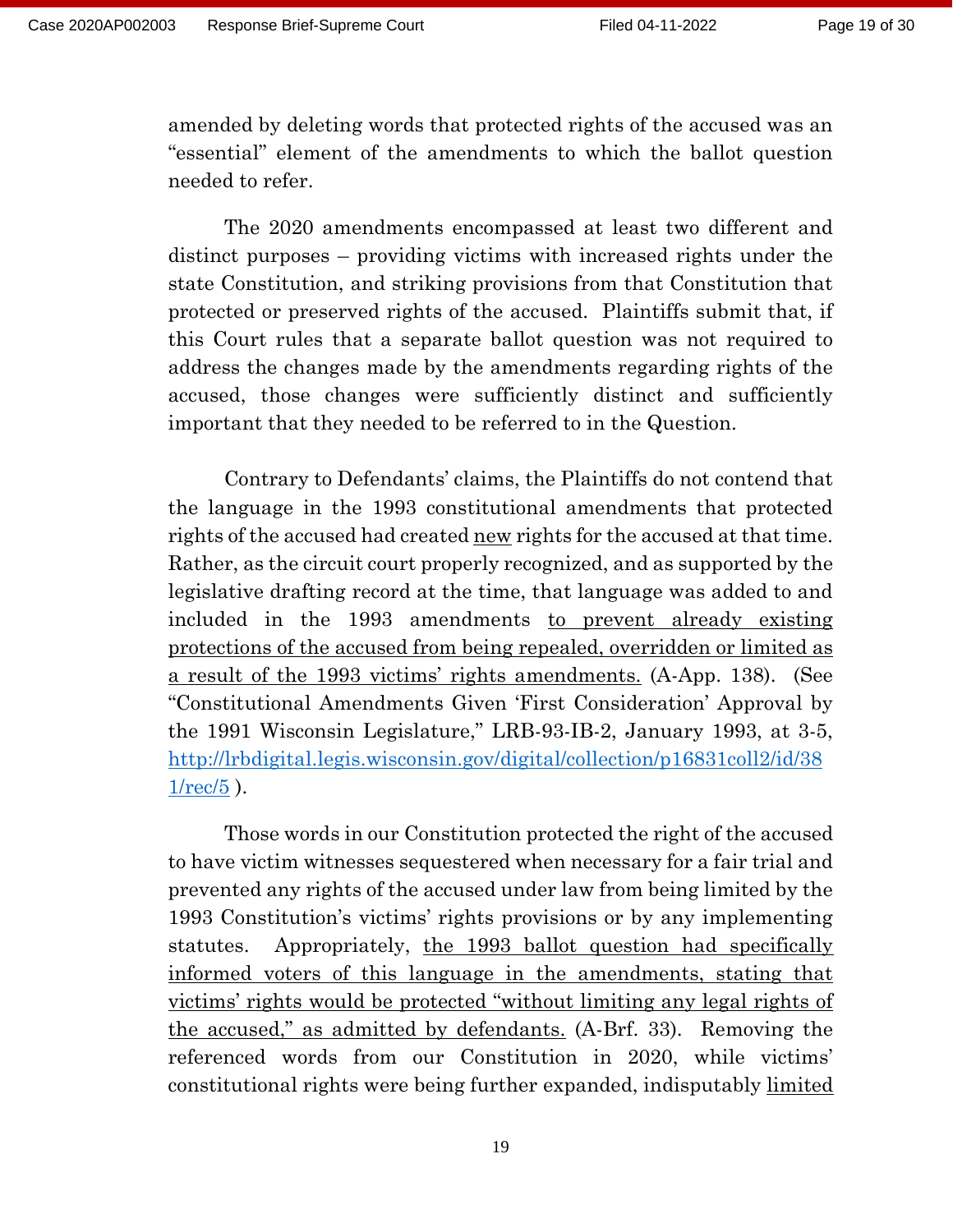the rights of the accused under the Wisconsin Constitution, but the Question failed to inform voters of that.

Defendants argue that because these words protecting rights of the accused were not the original source of those rights, those words could be removed from our Constitution without being referred to in the Ballot Question (A-Brf: 32-33, 27, 37). They have not explicitly argued that the newly stricken words had no meaning and could for that reason be eliminated without notice to the voters in the Question. However, defendants' argument here presumes that the stricken words were meaningless, contrary to rules of construction that require that words in the Constitution not be treated as mere surplusage. Constitutional "language is read where possible to give reasonable effect to every word, in order to avoid surplusage." *Appling v. Walker*, 2014 WI 96 ¶23, 358 Wis. 2d 132, 853 N.W.2d 888 (quoting *C. Coakley Relocation Sys., Inc. v. City of Milwaukee,* 2008 WI 68 ¶ 17, 310 Wis. 2d 456, 750 N.W.2d 900).

The circuit court recognized that the 2020 amendments, by adding words to the Constitution that expanded victims' rights and by deleting words in the 1993 constitutional amendments that prevented rights of the accused from being limited, changed Wisconsin rights of the accused. The court did not engage in hypotheticals or rampant speculation about the "potential effect" of the amendments. Rather, it examined the words added to and the words removed from our Constitution by the proposed amendments themselves. Clearly, the drafters of the 2020 amendments wanted to change the ground rules in Wisconsin's criminal justice system. To do so, they made changes to both the rights of victims and the protections afforded to the accused under the Wisconsin Constitution.

The issues in this case do not include whether such changes are or are not wise or desirable – that is for the Legislature to propose and for the voters to determine. Nor are the details of the effects and ramifications of these constitutional changes in individual cases or situations in the future at issue in this case. This case is about whether the Ballot Question adequately and accurately informed voters of the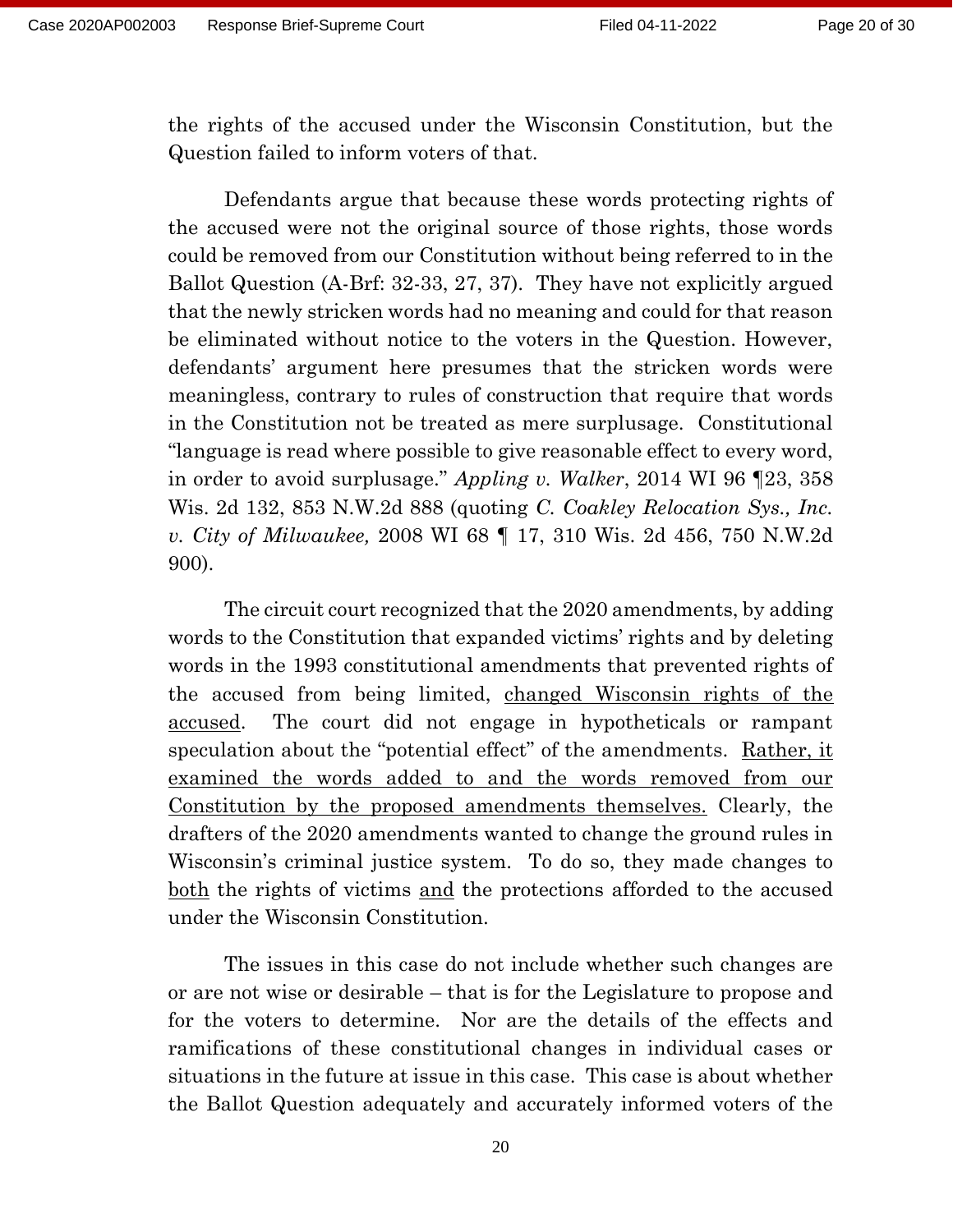contents of the amendments on which they were voting. The Question did not inform voters that any changes were being made to the Wisconsin Constitution's protection of rights of the accused. As a result, the Question failed to meet the "every essential" test.

At page 24 of their brief, citing *Ekern* and quoting from a municipal case, Defendants argue that a ballot question is only "part of the submission" of a constitutional amendment to the voters, who should review election notices and educate themselves on the substance and implications of the amendment. However, the *only* notice which set forth the text of the 2020 amendments was the type C notice, not published until very shortly before election day, too late to educate and inform the many voters who voted early during the covid pandemic. This contrasts greatly with *Ekern*, where the full text of the proposed amendment, along with an explanation prepared by the secretary of state, was published weekly "from not later than the last Friday of September until the election to which it referred" (in November). 204 N.W. at 812

Defendants argue that since federal constitutional rights of the accused are unaffected by the amendments, there would be little or no practical impact if state constitutional protections of the accused were being altered. (A-Brf. 35-37). Defendants' approach denigrates the purpose and role of the Wisconsin Constitution. Without giving notice to voters in the Question, the 2020 amendments eliminated constitutional language that preserved defendants' rights under the Wisconsin Constitution and under state statutes if victims' rights conflicted with them. Defendants apparently view state constitutional provisions protecting defendants' rights (or protecting any other rights, perhaps), as mere surplusage that can be deleted from our Constitution in whole or in part, without even being mentioned in a ballot question — as long as the Question mentions that federal constitutional rights would not be impacted.<sup>5</sup> The point of having rights provisions in our

<sup>5</sup> The Question did not mention that language protecting rights of the accused was being deleted from the Wisconsin Constitution. It seems designed to either mislead or distract voters, since <u>no</u> amendments to the Wisconsin Constitution could impact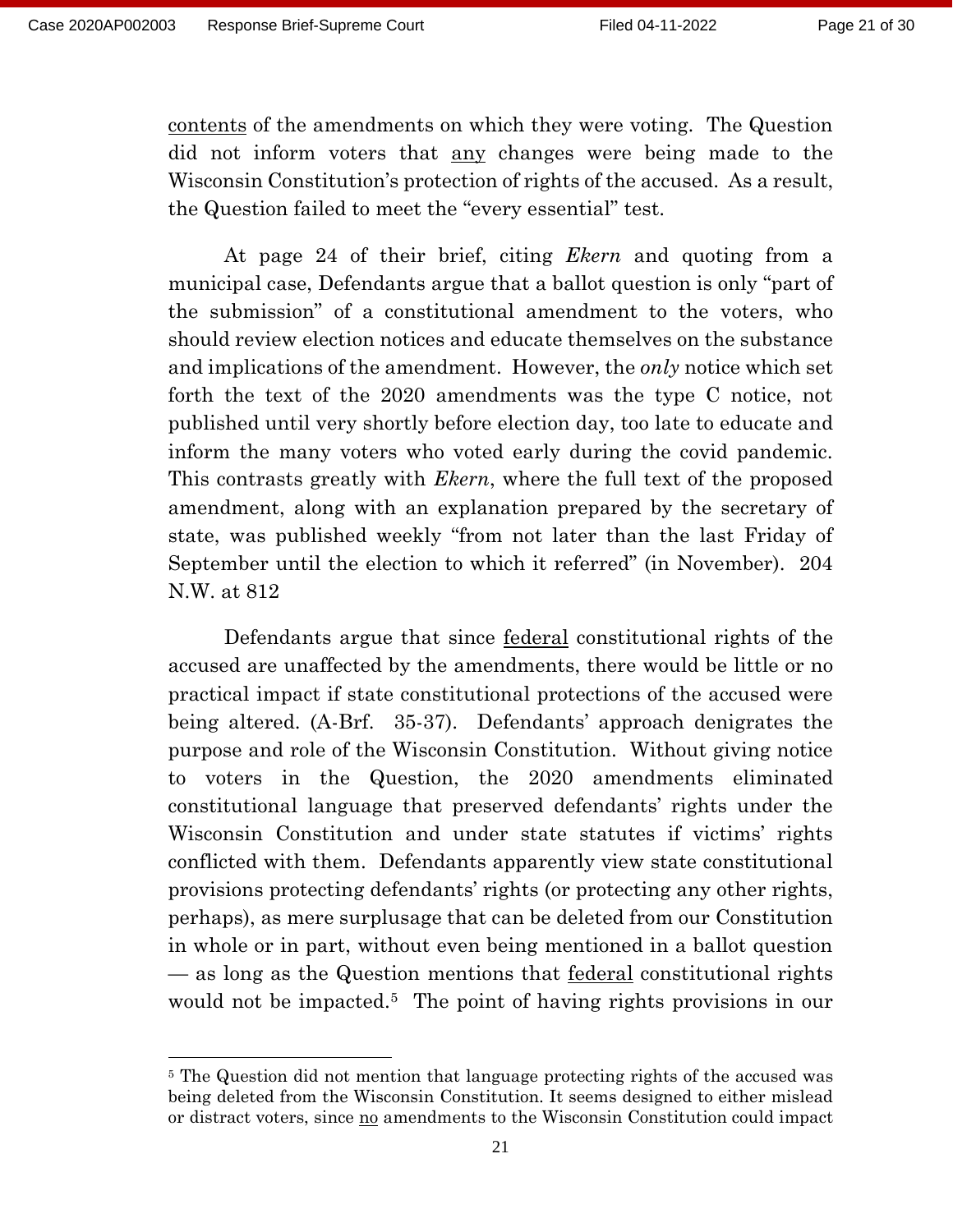State Constitution, even if they may largely resemble federal constitutional provisions, is that they set forth an independent set of protections. As the circuit court noted, Wisconsin is free to provide rights that are more expansive than those of the U.S. Constitution, which serve as minimums, and has on occasion done so. (R.42:22-25, A-App. 147-50).<sup>6</sup> In *Armstrong v. Harris*, 773 So. 2d 7, 17-18 (Fla. 2000), the Florida supreme court explained how these federalist principles affect amending state constitutions as follows:

[W]here a proposed constitutional revision results in the loss or restriction of an independent fundamental state right, the loss must be made known to each participating voter at the time of the general election. ("This is especially true if the ballot language gives the appearance of creating new rights or protections, when the actual effect is to reduce or eliminate rights or protections already in existence.")

Here, the circuit court recognized that the discrepancies between the Question and the actual contents of the 2020 amendments were not merely academic:

The question today is about the integrity of the process of amending the State Constitution by ballot. Voters deserve to know what they are voting on. Wisconsin has a long tradition of an informed electorate. Only by framing a question that reasonably, intelligently, and fairly comprised or referenced every essential of the amendment, could the voters decide whether and how to change the rights of persons accused of crimes, including the preservation of the right to sequester, which for generations has served the important interest of promoting truthfulness in witness testimony. It is hard to imagine that when informed that the words in the State Constitution referencing a "fair trial" were to be deleted, there would be anybody that would think that information was nonessential. More likely, many voters might pause before voting to delete what should be a universally accepted proposition even notwithstanding the legal

federal constitutional rights, because of the Supremacy Clause. U.S. Constitution, Art. VI. See Section III.B. *infra*.

<sup>6</sup> Equally important, Wisconsin's constitutional protections cannot be amended without the consent of Wisconsin's Legislature and voters, while the meaning of current federal constitutional rights could be altered at any time by the decision of five or more United States Supreme Court Justices, and those rights themselves could be altered or eliminated without the agreement of Wisconsin legislators or voters through federal constitutional amendments.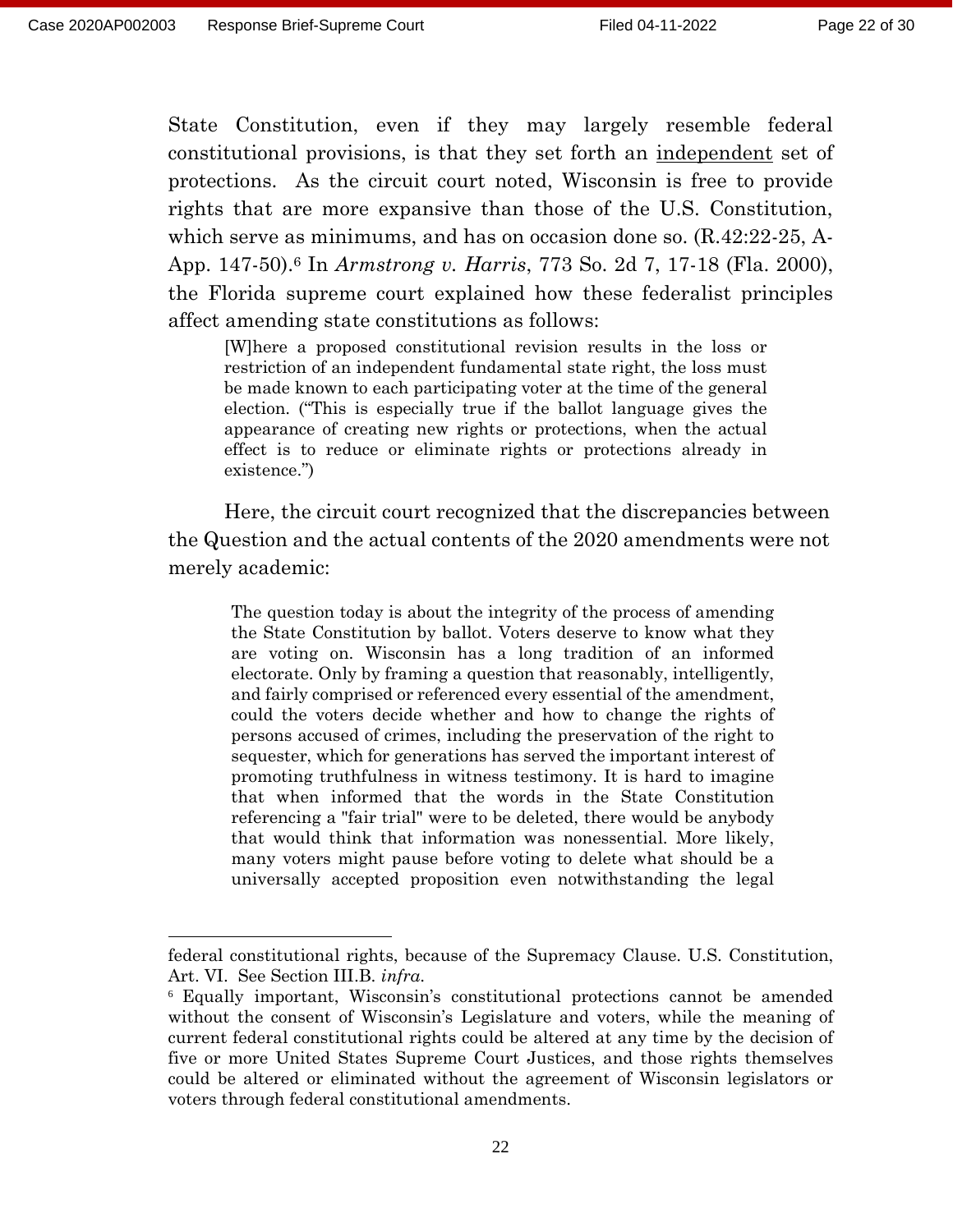complexity relating to the difference between state versus federal constitutional rights.

(R. 42:22; A-App. 147). The circuit court correctly held that under the requirements for constitutional amendments established in Wisconsin law, the Question was invalid for failure to inform voters that existing protections of the accused were being removed from the state Constitution.

### **3. The Question failed to state that Supreme Court jurisdiction was being changed.**

The Question failed to inform voters that the nature of the exercise of the state Supreme Court's jurisdiction was being altered in any way. However, a new, unique form of mandatory supreme court jurisdiction for alleged victims was created by the 2020 amendments.

Under the 2020 amendments, a victim who seeks enforcement in circuit court of any of their rights and is unsatisfied with the circuit court's decision can appeal to the court of appeals. A victim who is unsatisfied with the appellate court decision can then petition the Supreme Court, which is then an authority of competent jurisdiction, which "shall act promptly on such a request and afford a remedy for the violation of any right of the victim." Wis. Const. art I, § 9m (4)(a), (A-App. 143). Thus, under the actual wording of the amendments at issue here, the Constitution mandates that this Court afford a remedy for the violation of any right of the victim. This new constitutional language eliminated the Court's usual discretion to determine whether or not to review any decision of the court of appeals, and instead requires this Court to exercise its jurisdiction when requested by a victim. Plaintiffs submit that this significant and unique change to the nature of review in the Supreme Court is not a mere "detail" of expanding victims' rights, but an "essential element" of the amendments that needed to be referred to in the Question.<sup>7</sup>

 $7$  Having already found that more than one ballot question was needed, and that the Question misstated the contents of the amendments regarding the reduction in rights of the accused, the circuit court did not address whether this change to the Supreme Court's jurisdiction was an essential element that needed to be mentioned. Plaintiffs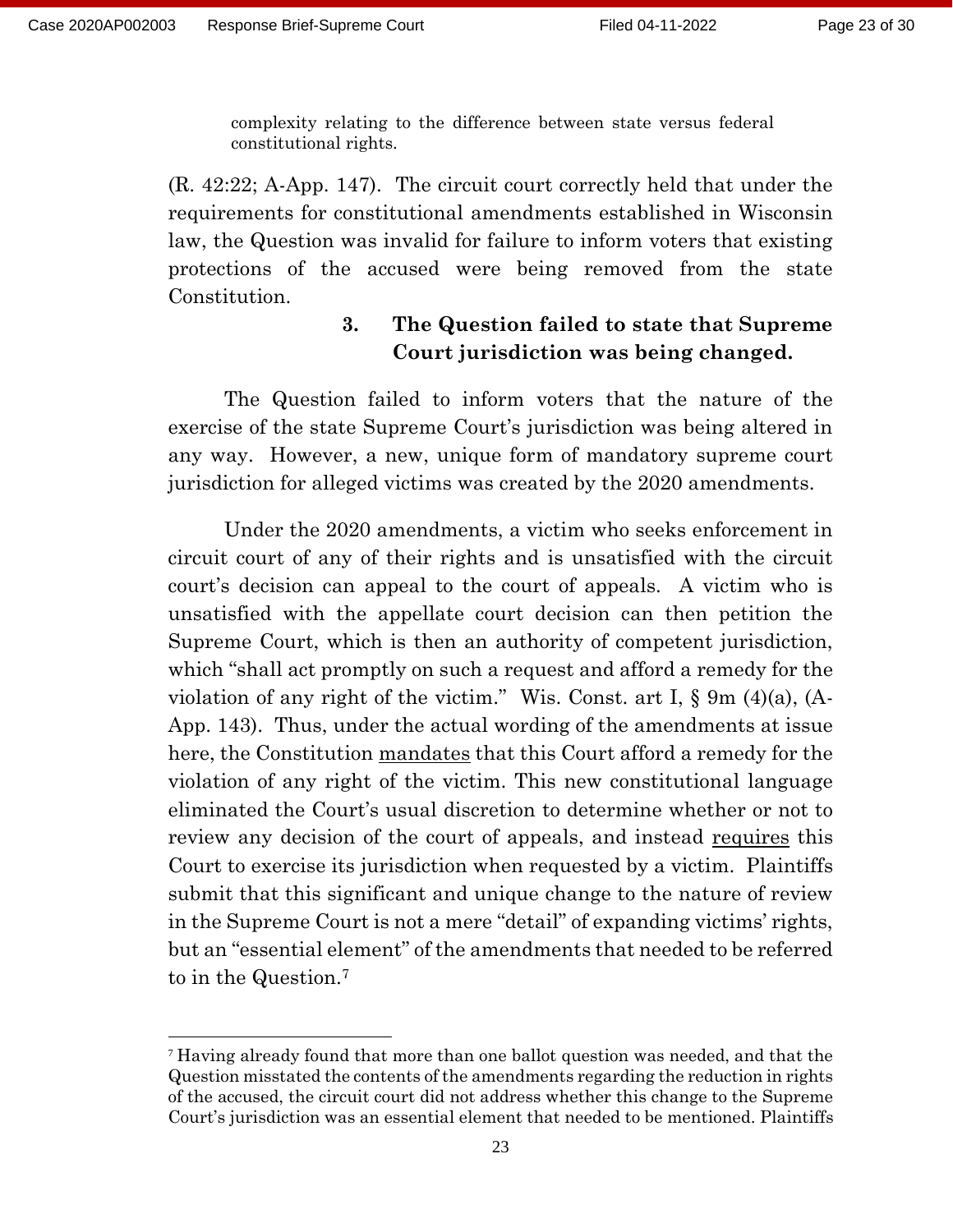### **B. The Ballot Question was inadequate because it misstated the contents of the amendments and was misleading.**

A fundamental requirement of ballot questions on proposed Constitutional amendments is that they not contain misstatements. In *Thomson,* 264 Wis. at 660, in addition to finding the ballot question invalid because more than one question was required, this Court held it to be invalid because it misstated what lines would be used in forming senate districts under the amendment:

It does not lie in our mouths to say that that which the people think of sufficient importance to put in their constitution is in fact so unimportant that misinformation concerning it printed on the very ballot to be cast on the subject, may be disregarded. If the subject is important enough to be mentioned on the ballot it is so important that it must be mentioned in accord with the fact. The question as actually submitted did not present the real question but by error or mistake presented an entirely different one and, therefore, as stated by Mr. Justice Doerfler in *State ex rel. Ekern v. Zimmerman, supra*, no claim can be made that the proposed amendment is validly enacted.

We conclude that there has been no valid submission to or ratification by the people of the proposed amendment . . .. (Emphasis added.)

The Question here stated that the amendment will "require that the rights of crime victims be protected with equal force to the protections afforded the accused." (A-App. 142). However, the actual language of the amendment does not provide for equal protection or equal force – it provides something different. It requires in Section 9m(2) that all of the rights of victims shall "be protected by law in a manner no less vigorous than the protections afforded to the accused."  $(A-App. 165)$ . "No less vigorous than" does not mean "equal to" – the plain, natural and usual meaning of the former four words is "as vigorous as or more vigorous than" – or in other words, "equal to or

contend that not only did this change to the nature of Supreme Court jurisdiction need to be mentioned, but that it required a separate Question. Creating a special category of (non-party) persons with a unique right to mandatory rather than discretionary review in our Supreme Court is quite removed from giving expanded constitutional rights to victims. If such an unprecedented change to this Court's jurisdiction need not be mentioned in the ballot Question, then what would need to be?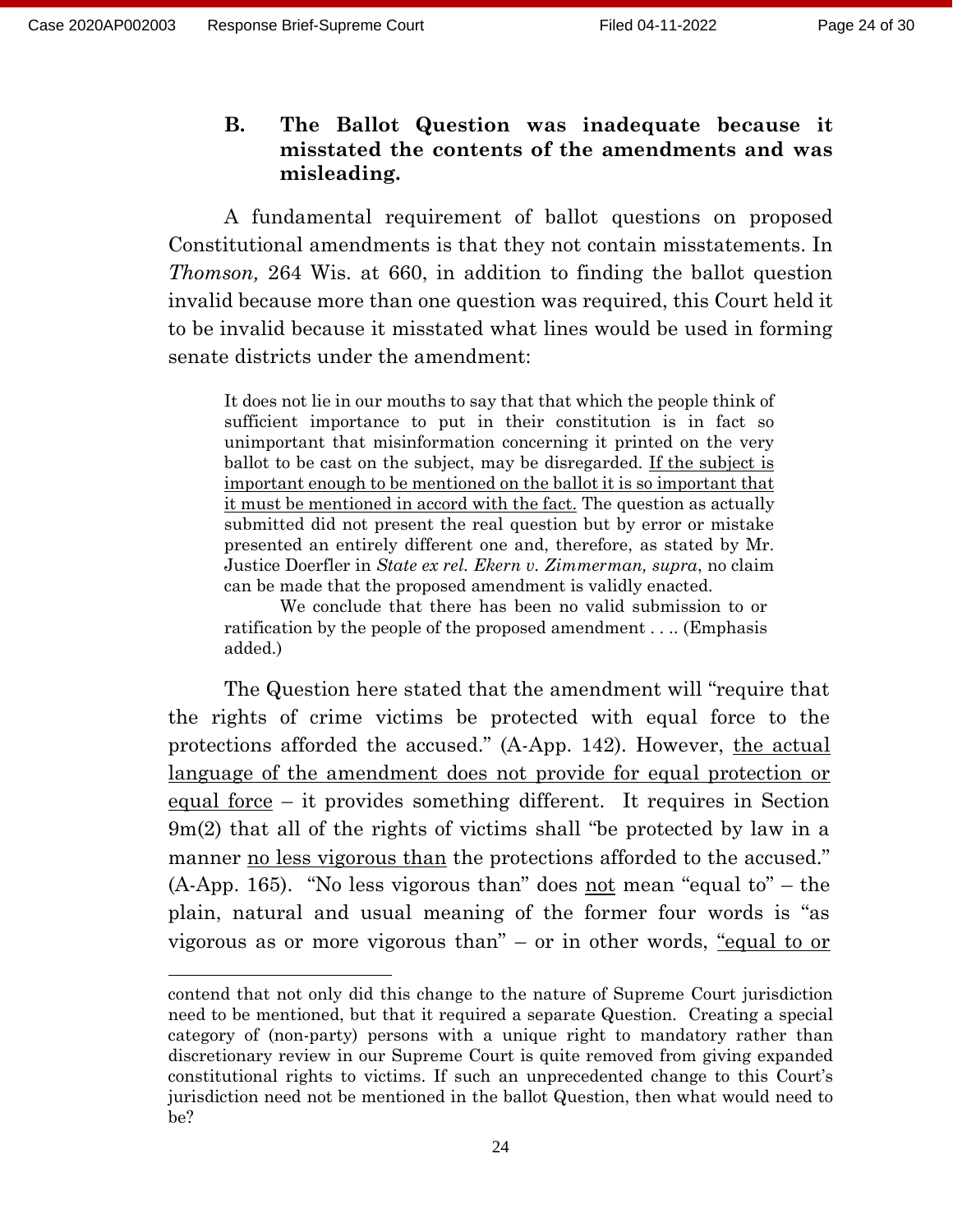greater than." Those words in the amended Constitution may well authorize protection of victims' rights equally vigorously with those of the accused, but they also authorize protection of victims' rights twice, or three times, or ten times as vigorously. It is simply inaccurate to say that the amendment will "require" equal protection of the accused. The only limitation is that victims' rights must not be enforced less vigorously than those of the accused. Thus, the Question and the words in the 2020 amendments themselves contradict one another, and the Question misinformed voters. It said the amendments required one thing, when actually they allowed something different.

The words of the Court in *Ekern, supra*, 204 N.W. at 808, are instructive here:

[I]t is presumed that words appearing in a Constitution have been used according to their plain, natural, and usual significance and import, and the courts are not at liberty to disregard the plain meaning of words of a Constitution in order to search for some other conjectured intent.

But there is more here than only the difference in plain and common meaning between these two measures. Reading the actual words of the 2020 amendments can leave no doubt that these constitutional amendments themselves do not protect the rights of victims and the accused "with equal force." By striking from the Wisconsin Constitution the words which preserved a defendant's right to have a victim sequestered when necessary for a fair trial, and indeed its only reference to a defendant's right to a fair trial, these amendments clearly, specifically, and explicitly protect an alleged victim's rights with greater force than the rights of the accused. Defendants' semantical argument that "no less vigorous than" may mean something like "equal to," or that it should be so interpreted, fails when the actual language elsewhere in the amendments demonstrates the explicit prioritization of protecting a victim's privacy rights over an accused's rights. The deletion of the final sentence from the preamendment version of Article 1, § 9m that broadly protected rights of the accused makes this all the more clear. The 2020 amendments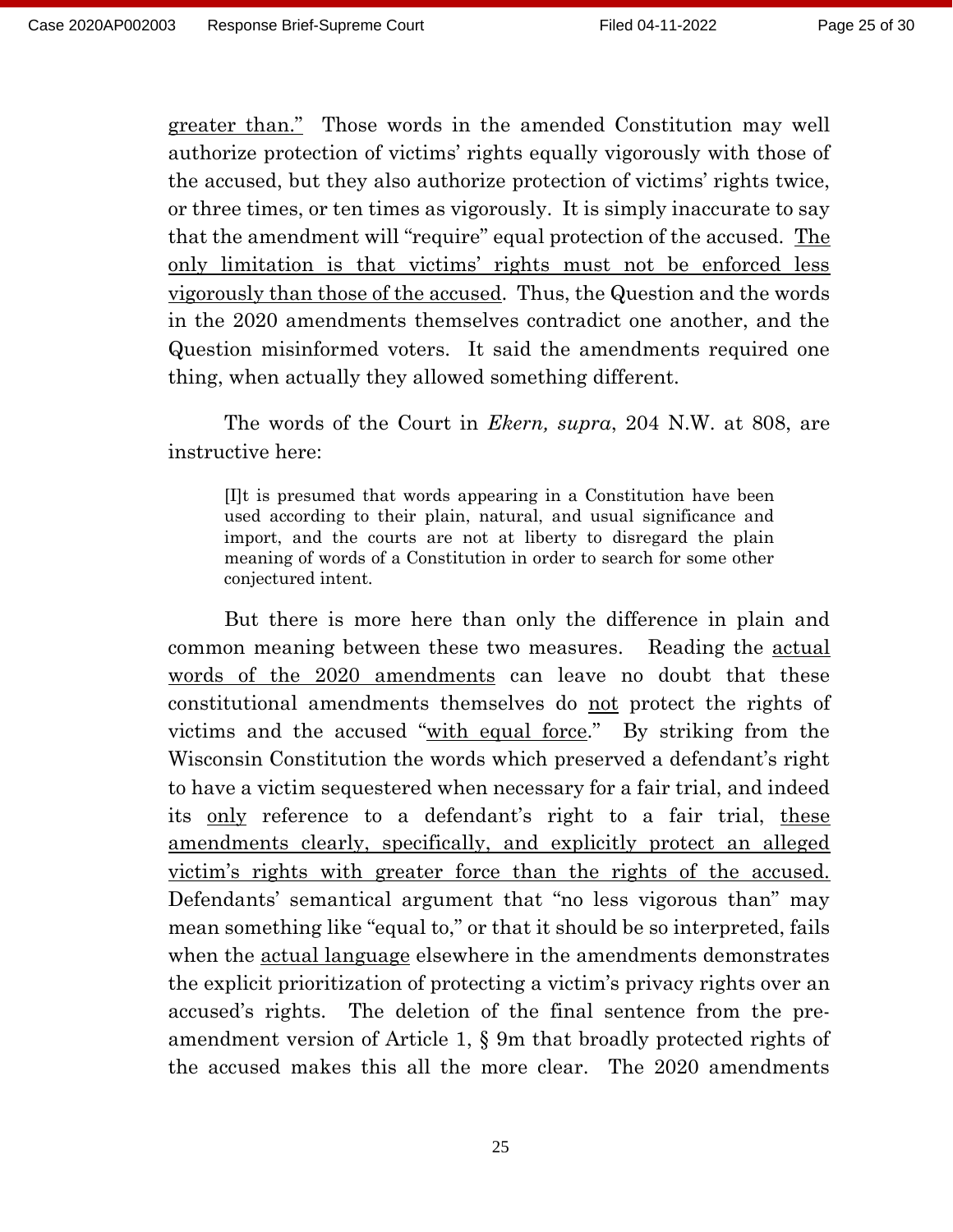simply do not provide anything like protecting rights of victims with "equal force" to protections afforded the accused.

Defendants argue that the difference between words in the Question and in the amendments was only "hypercritical," and would not invalidate a ballot question, citing *Morris v. Ellis*, 221 Wis. 307, 266 N.W. 921, 925 (1936). That municipal referendum case involved voter ratification of a municipal water supply system contract and issuance of mortgage certificates to finance the project. The ballot question asked voters whether they wished to vote for or against "the resolution below." The resolution that directed the village clerk to put a question on the ballot authorizing the village officers to approve the contract and to issue the mortgage certificates was then printed in full on the ballot. The mortgage certificates were later challenged as invalid, on the grounds that the ballot question improperly referred to authorizing the referendum rather than asking voters whether to authorize the village officers to act as described in the resolution. Recognizing that there was no doubt that voters understood that they were being asked to vote on whether or not to authorize the project, not on whether a referendum was to be held, the Court ruled:

It is literally true that an affirmative vote would merely indicate approval of a resolution which simply authorized a referendum. However, we concur in the conclusion of the trial court that the objection to the form of ballot is hypercritical, and that its true import is obvious and not calculated to mislead a voter. (Emphasis added)

The serious discrepancy between the "equal force" wording of the Question here and the "no less vigorous than" language of the 2020 amendments themselves, as discussed by the circuit court in its Decision and Order, bears no resemblance to the circumstances in *Morris*. (See R. 42:15-20; A-App. 140-145). Moreover, *Morris* dealt with a municipal referendum, not a state constitutional amendment, where more strict standards are applicable to ballot questions.

In addition, here the Question informed voters that the proposed amendment would give certain rights to crime victims "while leaving the federal constitutional rights of the accused intact." This is grossly misleading. By referring to rights of the accused, the Question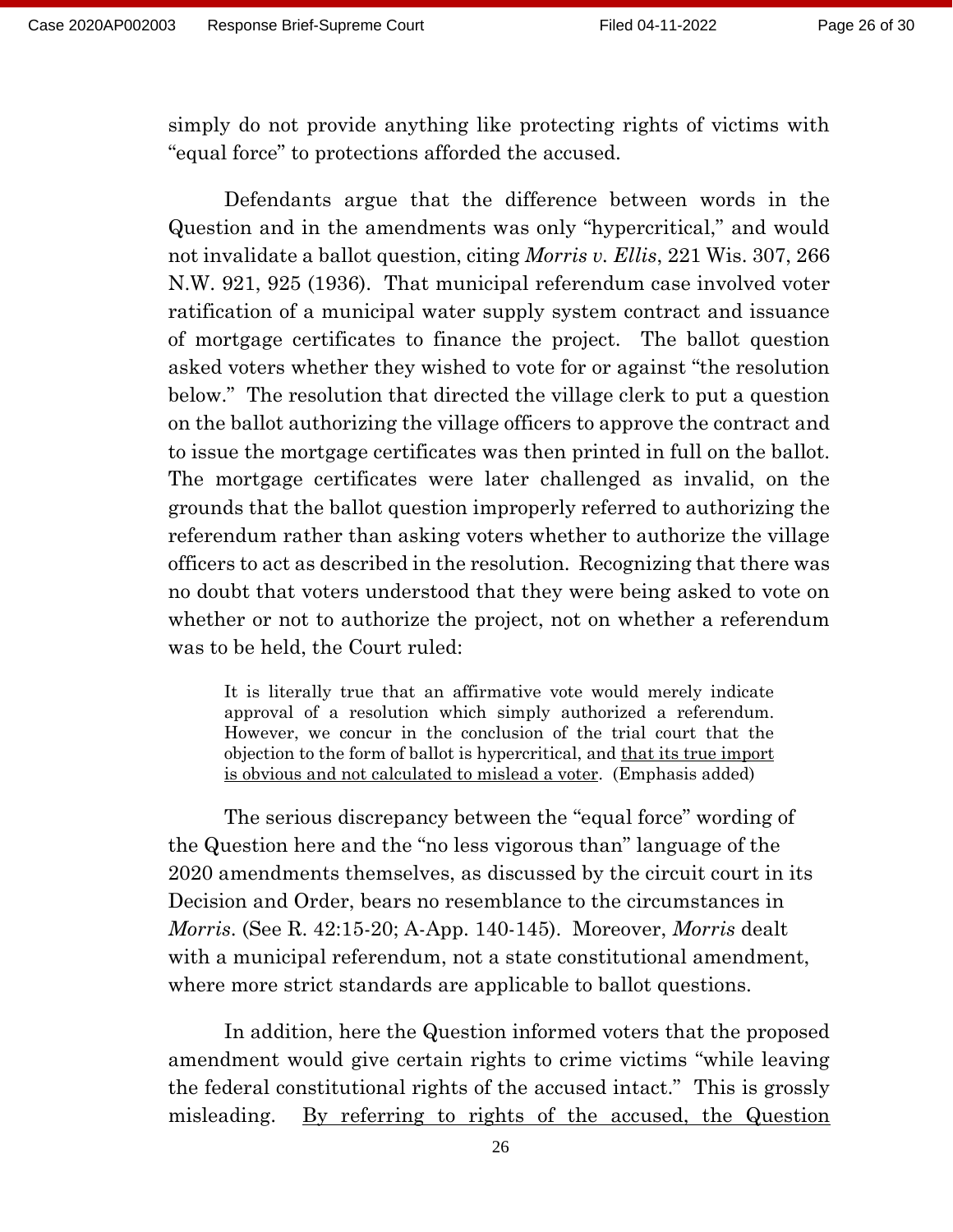demonstrated that voters might be concerned about the effect the proposed amendments might have on rights of the accused. As demonstrated above, the amendments deleted words that had protected rights of the accused under the Wisconsin Constitution from being impacted by victims' rights. The Question did not inform voters that any rights of the accused were being changed. Instead, by referring to leaving "federal constitutional rights of the accused intact," the Question misdirected voters' attention away from the fact that changes were in fact being made to rights of the accused under the Wisconsin Constitution.

In *Florida Dept. of State v. Florida State Conference of NAACP Branches*, 43 So. 3d 662, 667-68 (Fla. 2010), the court explained that requiring accuracy in constitutional ballot questions:

". . . functions as a kind of 'truth in packaging' law for the ballot." The proposed change in the constitution must "stand on its own merits and not be disguised as something else." "Reduced to colloquial terms, a ballot title and summary cannot 'fly under false colors' or 'hide the ball' with regard to the true effect of an amendment."(internal citations omitted)

The circuit court correctly determined that the misstatement and misdirection in the Question here should result in the same result as the misstatement in *Thomson*, that is declaring that the ratification of the amendments was invalid and of no effect.

#### **CONCLUSION**

Plaintiffs-Respondents respectfully request that this Court affirm the circuit court's November 3, 2020 declaration that the Ballot Question did not meet all constitutional and statutory requirements, and rule therefore, that there has been no valid submission to or ratification by the people of the 2020 amendments, rendering the 2020 amendments invalid.<sup>8</sup>

<sup>8</sup> Plaintiffs accept defendants' suggestion that this is a more appropriate form of relief than was stated in the circuit court's November 3, 2020 Decision and Order and the November 23, 2020 Judgment.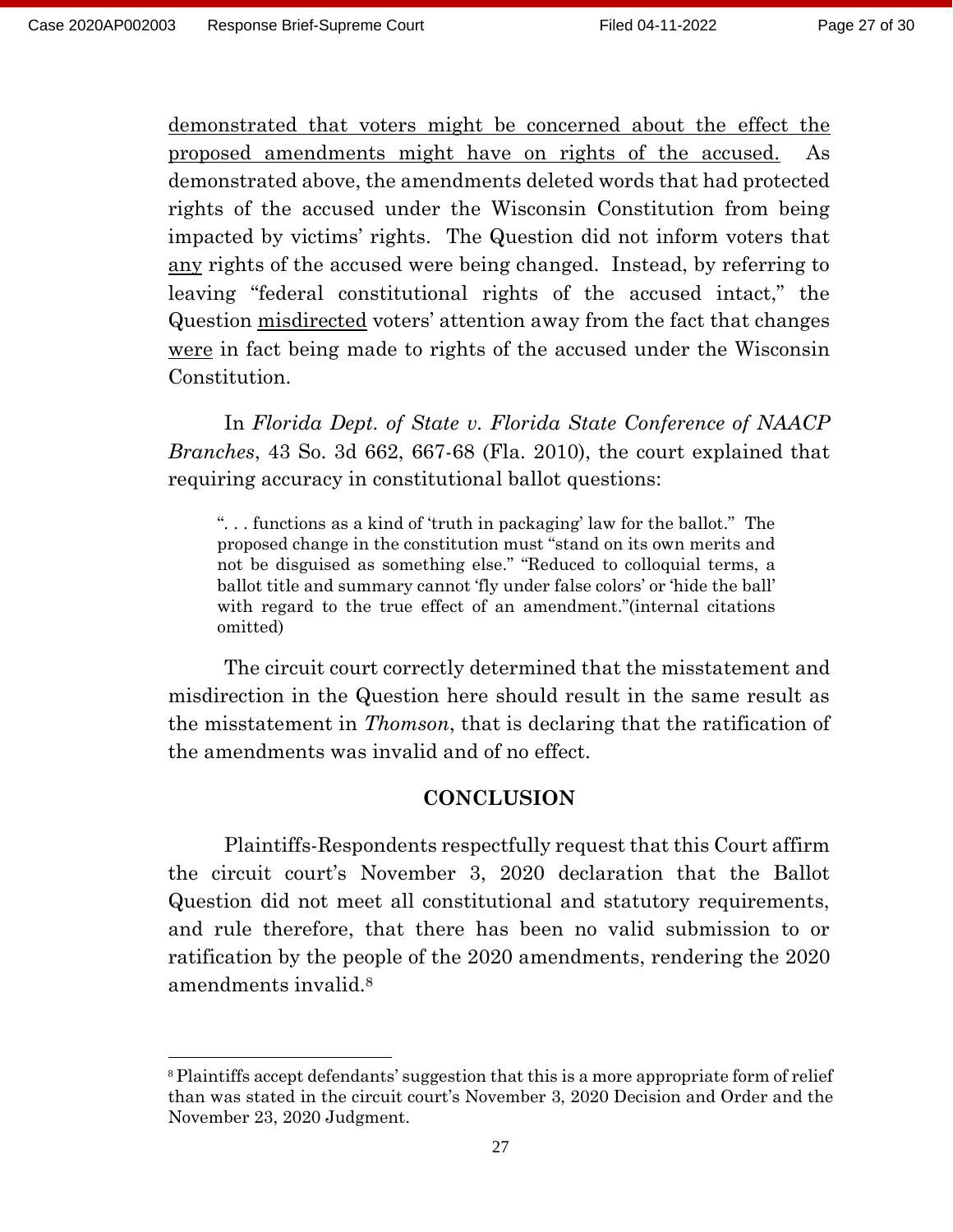Page 28 of 30

Dated this 11th day of April, 2022.

Respectfully submitted,

DENNIS M. GRZEZINSKI State Bar #1016302 Attorney for Plaintiffs-Respondents

\_\_\_\_\_\_\_\_\_\_\_\_\_\_\_\_\_\_\_\_\_\_\_\_\_\_\_\_\_\_\_

Law Office of Dennis M. Grzezinski 1845 N. Farwell Avenue, Suite 202 Milwaukee, WI 53202 (414) 530-9200 (414) 455-0744 (Fax) [dennisglaw@gmail.com](mailto:dennisglaw@gmail.com)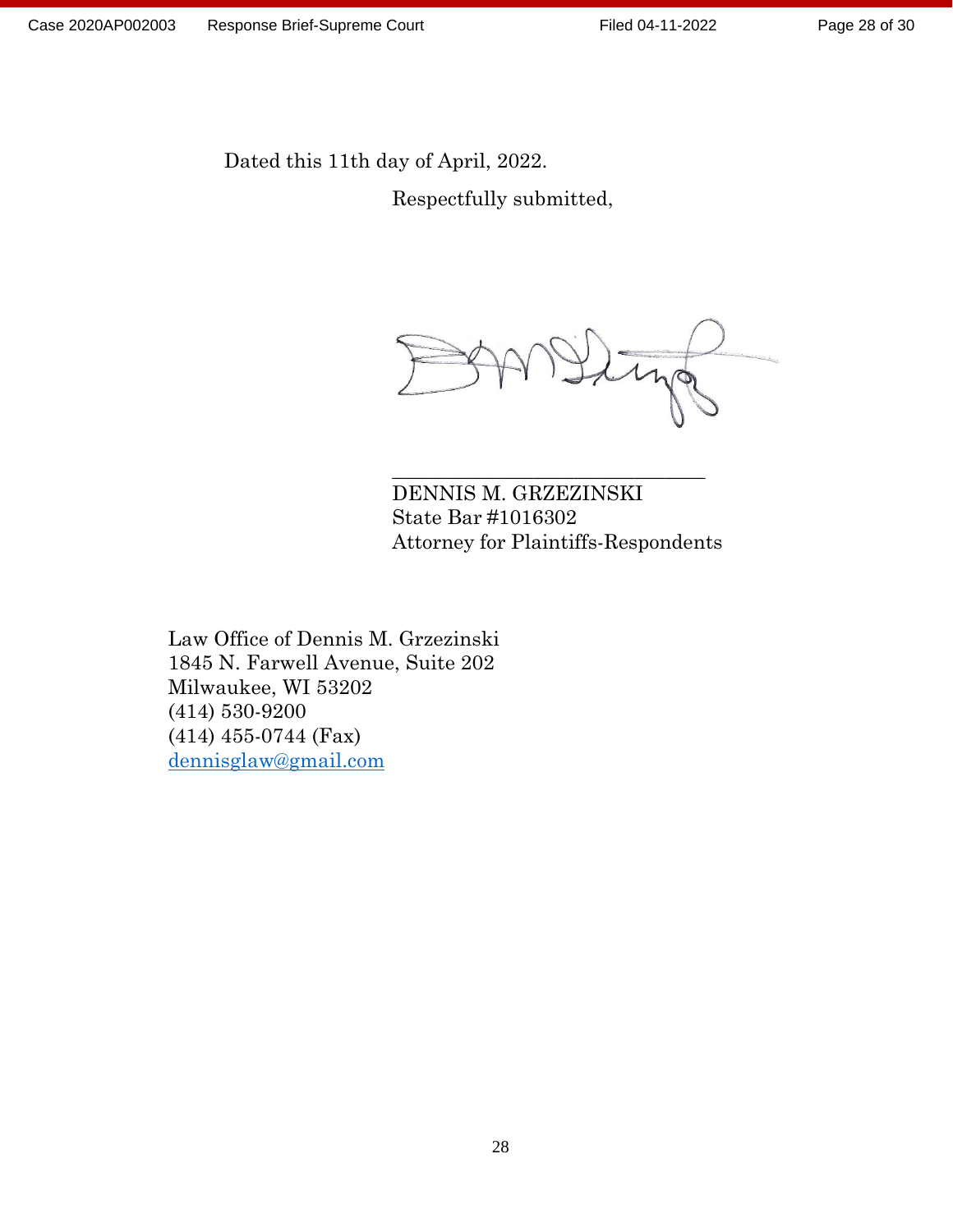#### Page 29 of 30

#### **CERTIFICATION**

I hereby certify that this brief conforms to the rules contained in Wis. Stat. § 809.19(8)(b) and (c) for a brief produced with a proportional serif font. The length of this brief is 7,273 words.

Dated this 11th day of April, 2022.



\_\_\_\_\_\_\_\_\_\_\_\_\_\_\_\_\_\_\_\_\_\_\_\_\_\_\_\_\_\_\_\_\_\_\_\_\_\_

### ATTORNEY DENNIS M. GRZEZINSKI

#### **CERTIFICATE OF COMPLIANCE WITH WIS. STAT. § 809.19(12)**

I hereby certify that: